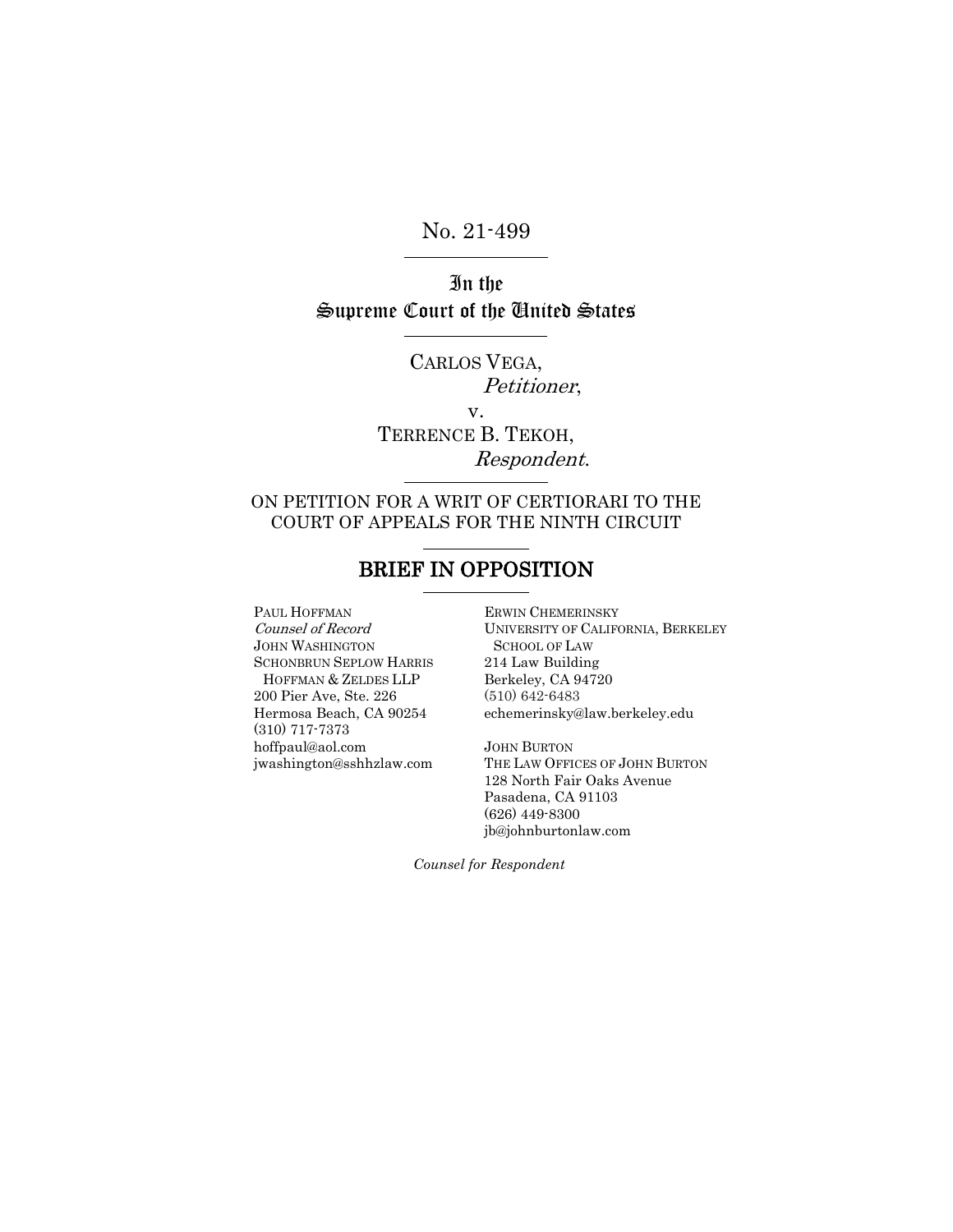## QUESTION PRESENTED

Whether remedies under 42 U.S.C. § 1983 are available for violations of the Fifth Amendment when a police officer takes un-Mirandized statements from a suspect during custodial interrogation and then causes those statements to be used against the suspect in a criminal trial.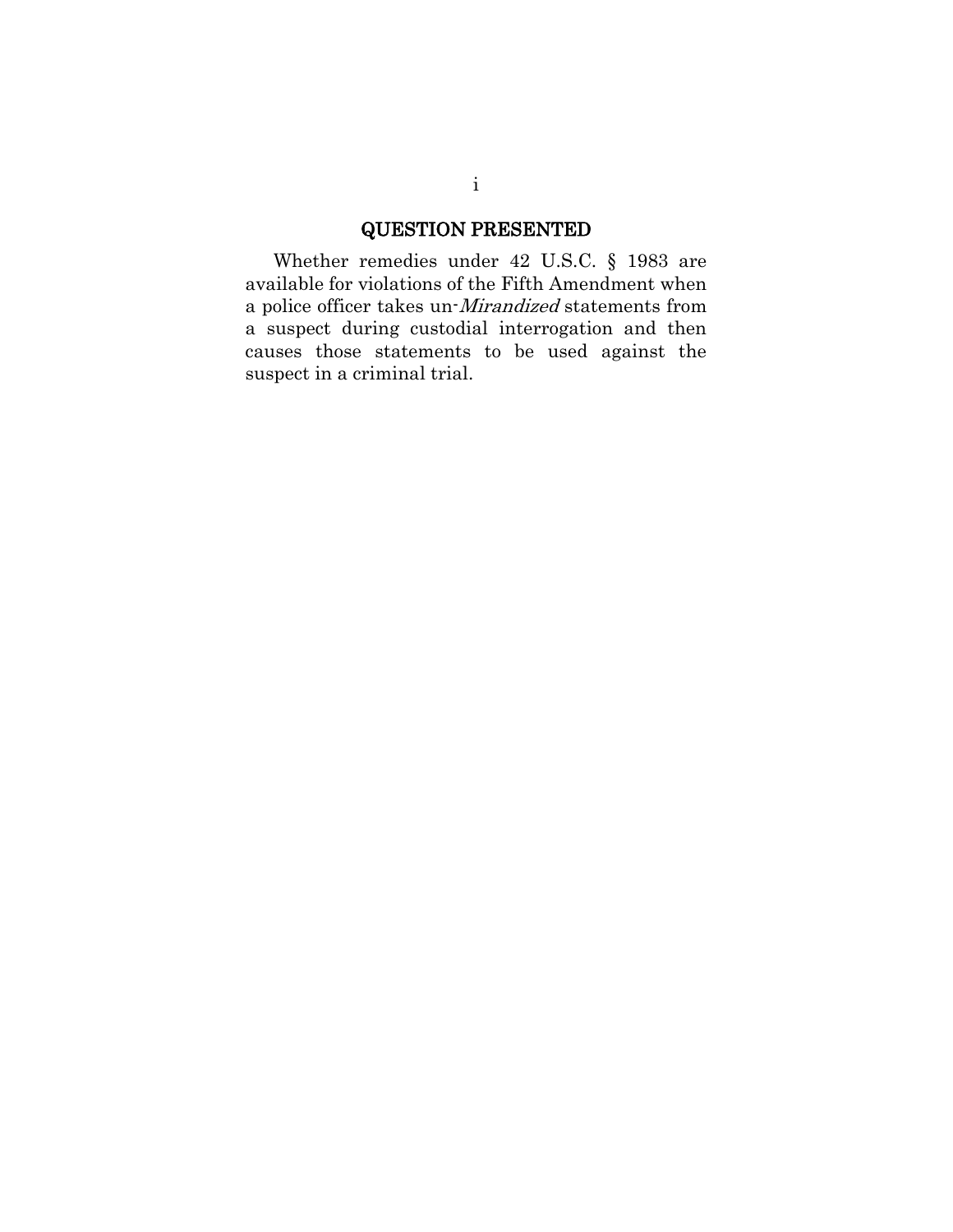# TABLE OF CONTENTS

| STATEMENT OF THE CASE3        |                                                                                                                                           |  |
|-------------------------------|-------------------------------------------------------------------------------------------------------------------------------------------|--|
| REASONS FOR DENYING THE WRIT7 |                                                                                                                                           |  |
| $\mathbf{L}$                  | THE CIRCUIT SPLIT IS NEITHER<br>DEEP NOR ENTRENCHED8                                                                                      |  |
| II.                           | THE DECISION BELOW IS<br>COMPELLED BY <i>DICKERSON</i> 13                                                                                 |  |
|                               | A. THE DECISION BELOW<br>FOLLOWS DICKERSON13                                                                                              |  |
|                               | <b>B. PETITIONER'S CAUSATION</b><br><b>ARGUMENT WAS NOT</b><br>PRESERVED AND IS NOT<br>AN APPROPRIATE ISSUE FOR<br>REVIEW IN THIS COURT18 |  |
| III.                          | THERE ARE NO COMPELLING<br>POLICY REASONS TO REVISIT                                                                                      |  |
|                               |                                                                                                                                           |  |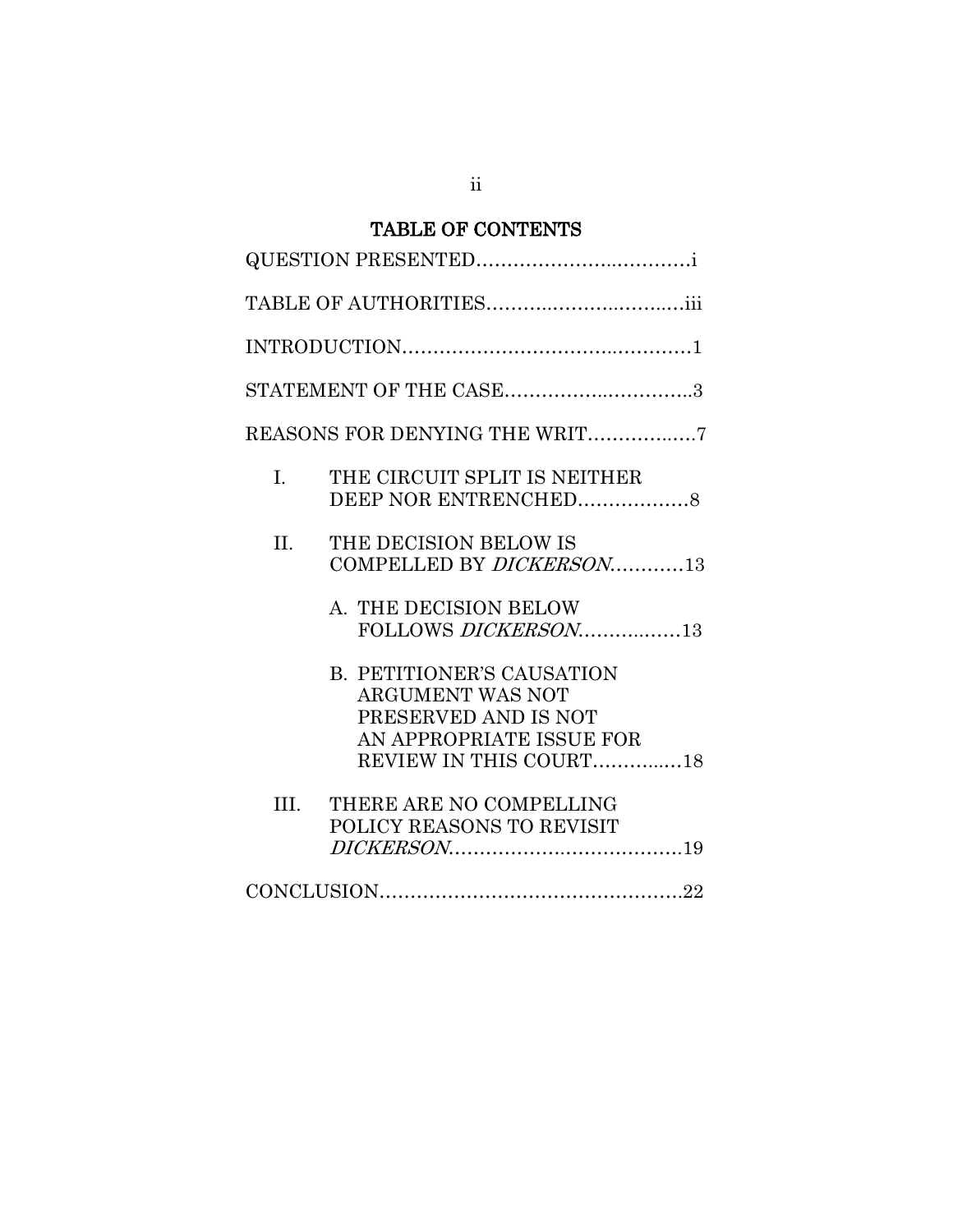# TABLE OF AUTHORITIES

| Bennett v. Passic,<br>545 F. 2d 1260 (10th Cir. 1976)10, 11                  |
|------------------------------------------------------------------------------|
| Berghuis v. Thompkins,                                                       |
| Burrell v. Virginia,<br>395 F. 3d 508 (4th Cir. 2005)12                      |
| Chavez v. Martinez,                                                          |
| Delta Airlines v. August,                                                    |
| Dennis v. Higgins,                                                           |
| Dickerson v United States,                                                   |
| Dollar v. Coweta Cty. Sheriff Office,<br>446 F. App'x 248 (11th Cir. 2011)11 |
| Edison v. Owens,<br>515 F.3d 1139 (10th Cir. 2008)11                         |
| Fare v. Michael C.,                                                          |
| Hancock v. Miller,                                                           |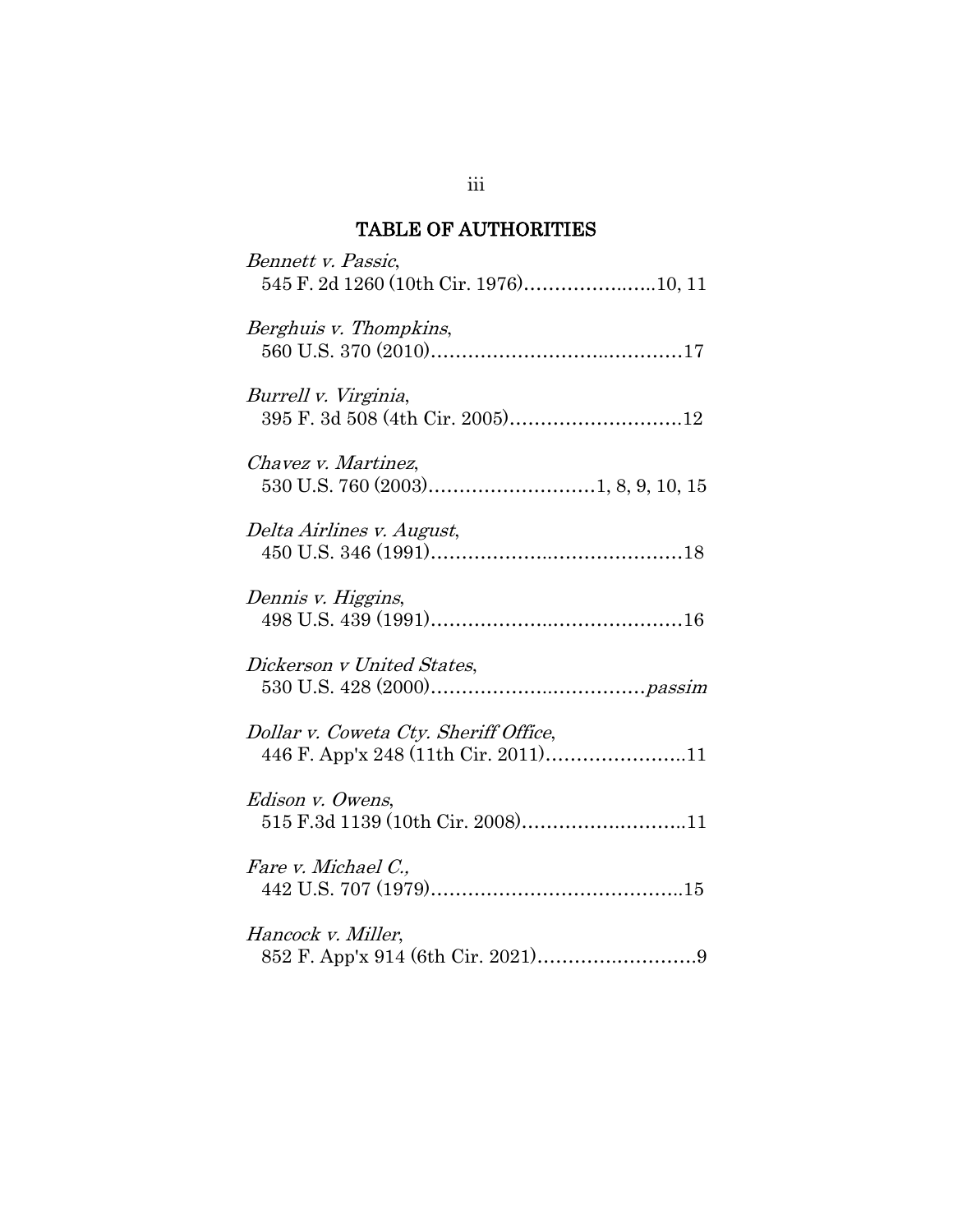| Hannon v. Sanner,<br>441 F. 3d 635 (8th Cir. 2006)2, 7, 8, 9, 13           |
|----------------------------------------------------------------------------|
| Haulman v. Jefferson County,                                               |
| Heck v. Humphreys,                                                         |
| Horton v. Martin,<br>2019 U.S. App. LEXIS 10310 (11th Cir. 2019)11         |
| Jenkins v. Anderson,                                                       |
| Jones v. Cannon,<br>173 F. 3d 1271 (11th Cir. 1999)11                      |
| Knight through Kerr v. Miami-Dade Cty.,<br>856 F.3d 795 (11th Cir. 2017)11 |
| Lloyd v. Marshall,<br>525 F. App'x 889 (11th Cir. 2013)11                  |
| McKinley v. City of Mansfield,                                             |
| Miranda v Arizona,                                                         |
| Monell v. Dep't of Soc. Servs.,                                            |
| Murray v. Earle,                                                           |

iv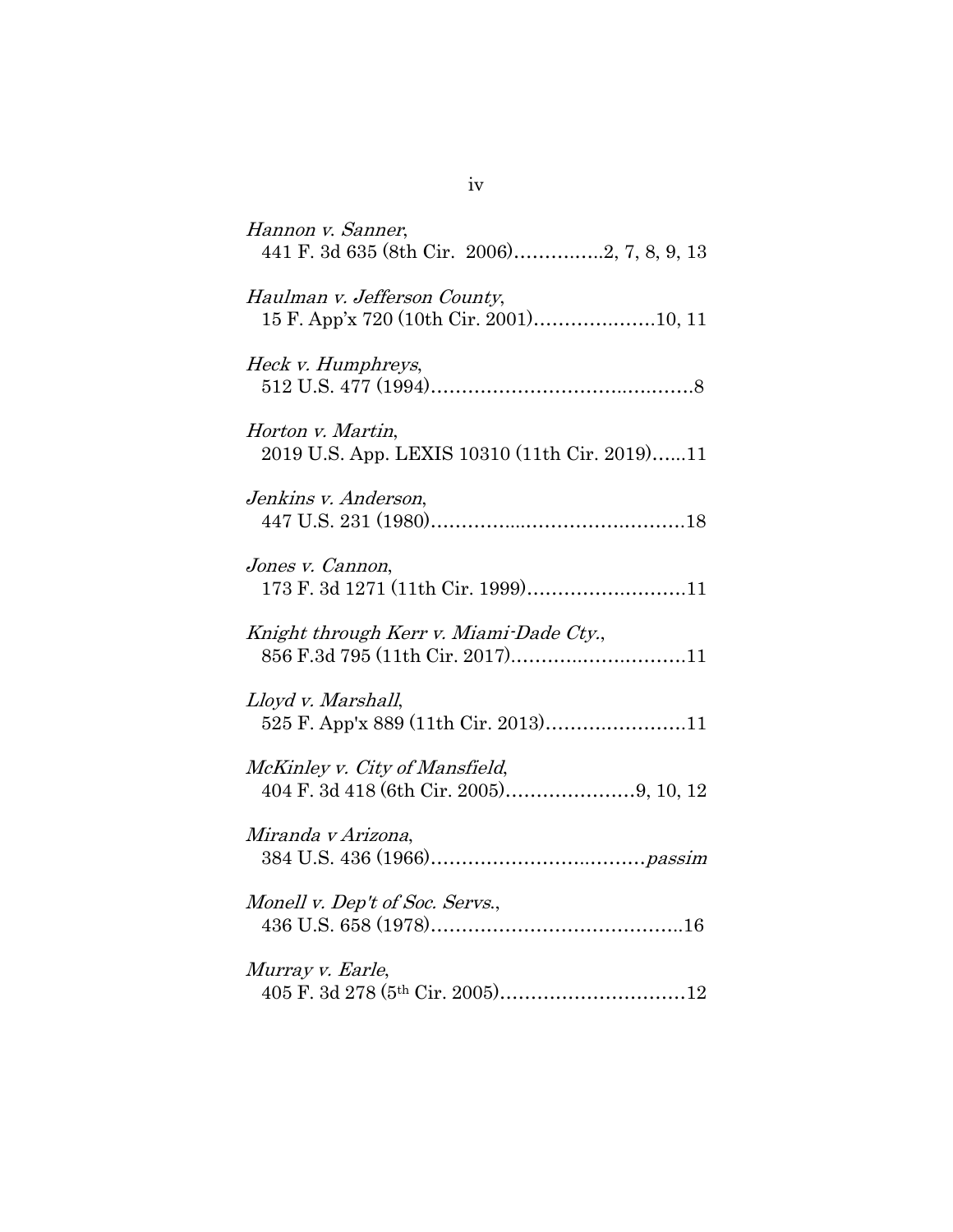| Parris v. Taft,<br>630 F. App'x 895 (11th Cir. 2015)11                             |
|------------------------------------------------------------------------------------|
| Renda v. King,                                                                     |
| Rhode Island v. Innis,                                                             |
| Sornberger v. City of Knoxville,<br>434 F. 3d. 1006 (7th Cir. 2006)1, 7, 8, 11, 12 |
| Thompson v. Keohane,                                                               |
| United States v. Calvetti,                                                         |
| United States v. Patane,                                                           |
| United States v. Talley,                                                           |
| United States v. Washington,                                                       |
| Withrow v. Williams,                                                               |
| Wright v. Dodd,<br>438 F. App'x 805 (11th Cir. 2011)11                             |

v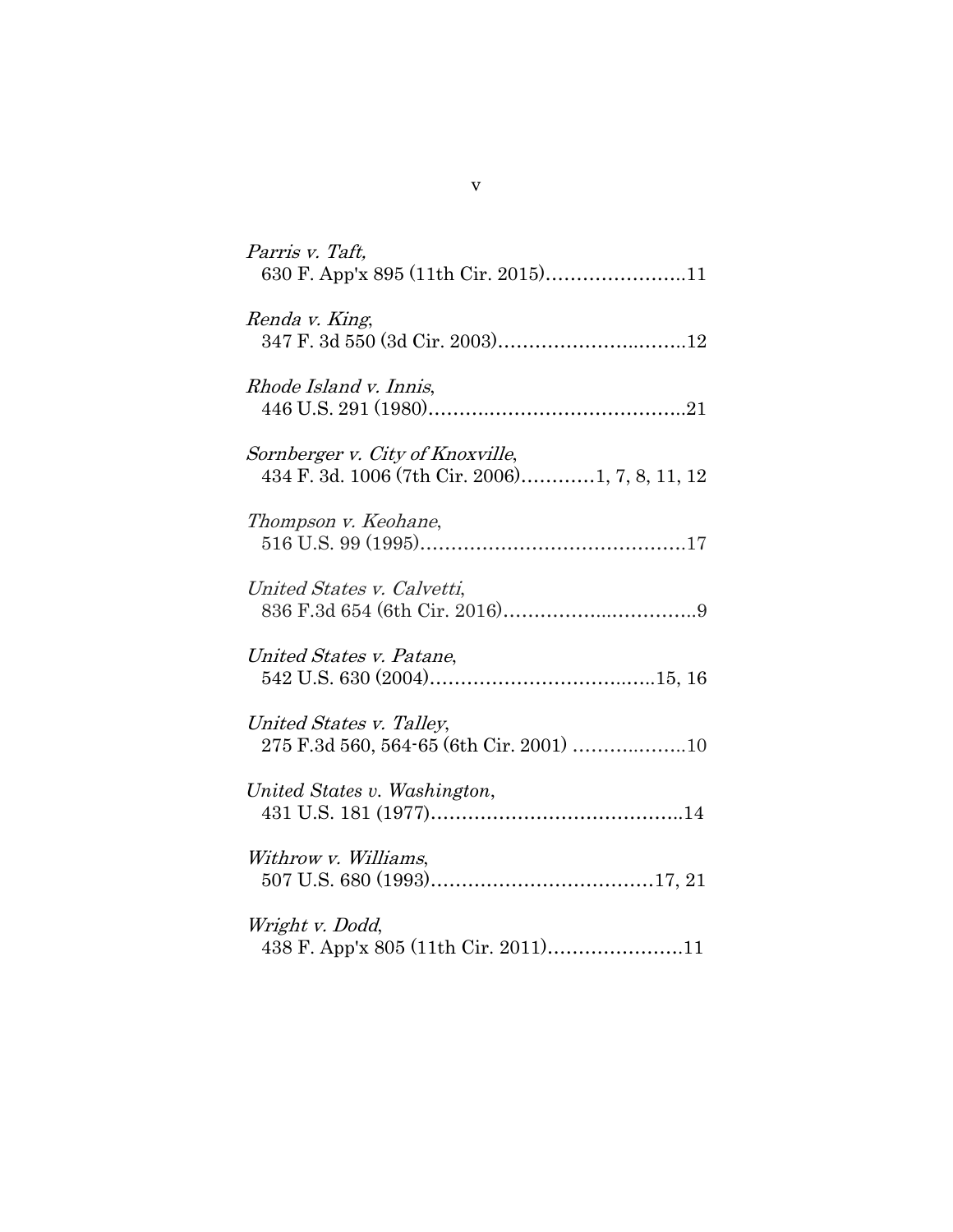# OTHER AUTHORITIES

| Brief of Court-Appointed Amicus Curiae Urging<br>Affirmance of the Judgment Below,<br>Dickerson v. United States, 530 U.S. 428 (2000) (No. |
|--------------------------------------------------------------------------------------------------------------------------------------------|
| Cong. Globe, 42d Cong.,                                                                                                                    |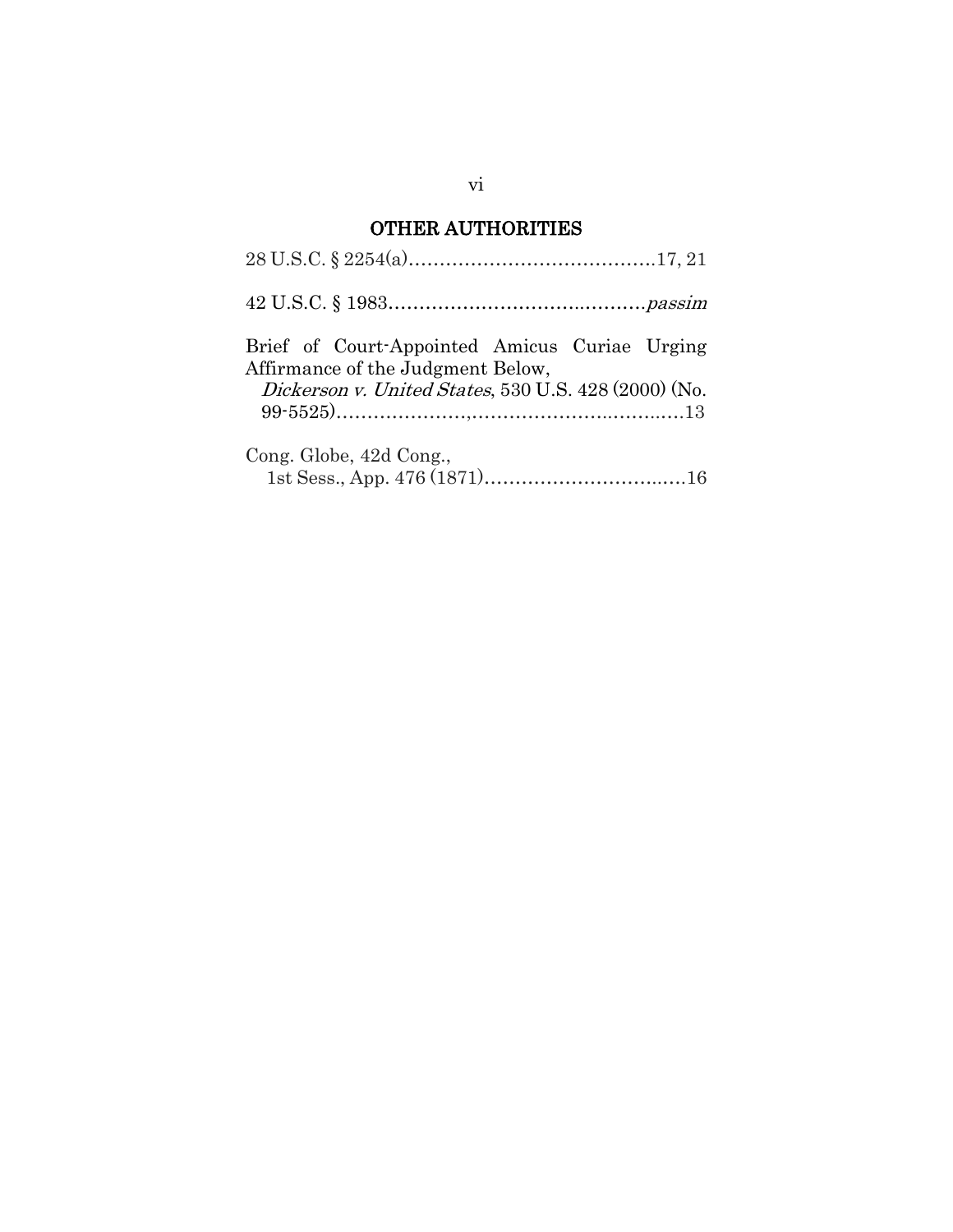### INTRODUCTION

The Petition seeks to overturn the holding of Dickerson v United States, 530 U.S. 428 (2000), that the warnings mandated by Miranda v Arizona, 384 U.S. 436 (1966), are required by the Fifth Amendment and thus inextricably entwined with the right not to be compelled to be a witness against oneself in a criminal trial.

The circumstances presented by this case are rare. Un-*Mirandized* statements taken from Respondent during an allegedly custodial interrogation were used against him in his criminal trial, where Petitioner indisputably caused the prosecution and was responsible for the introduction of the evidence. Because the jury rejected the confession as unreliable and acquitted Respondent, the criminal court rulings admitting the statements were not subject to appellate review, and therefore are not preclusive.

Respondent brought this section 1983 action to establish that the statements were obtained and admitted against him at his criminal trial in violation of his Fifth Amendment rights and to obtain redress for those violations. Because his compelled statements were used against him in his criminal trial this case is not governed by Chavez v. Martinez, 538 U.S. 760 (2003).

There is no active, entrenched split in the Circuits on the availability of section 1983 remedies in these unusual circumstances. Fifteen years ago the Seventh Circuit affirmed the right to such a remedy in Sornberger v. City of Knoxville, 434 F. 3d. 1006 (7th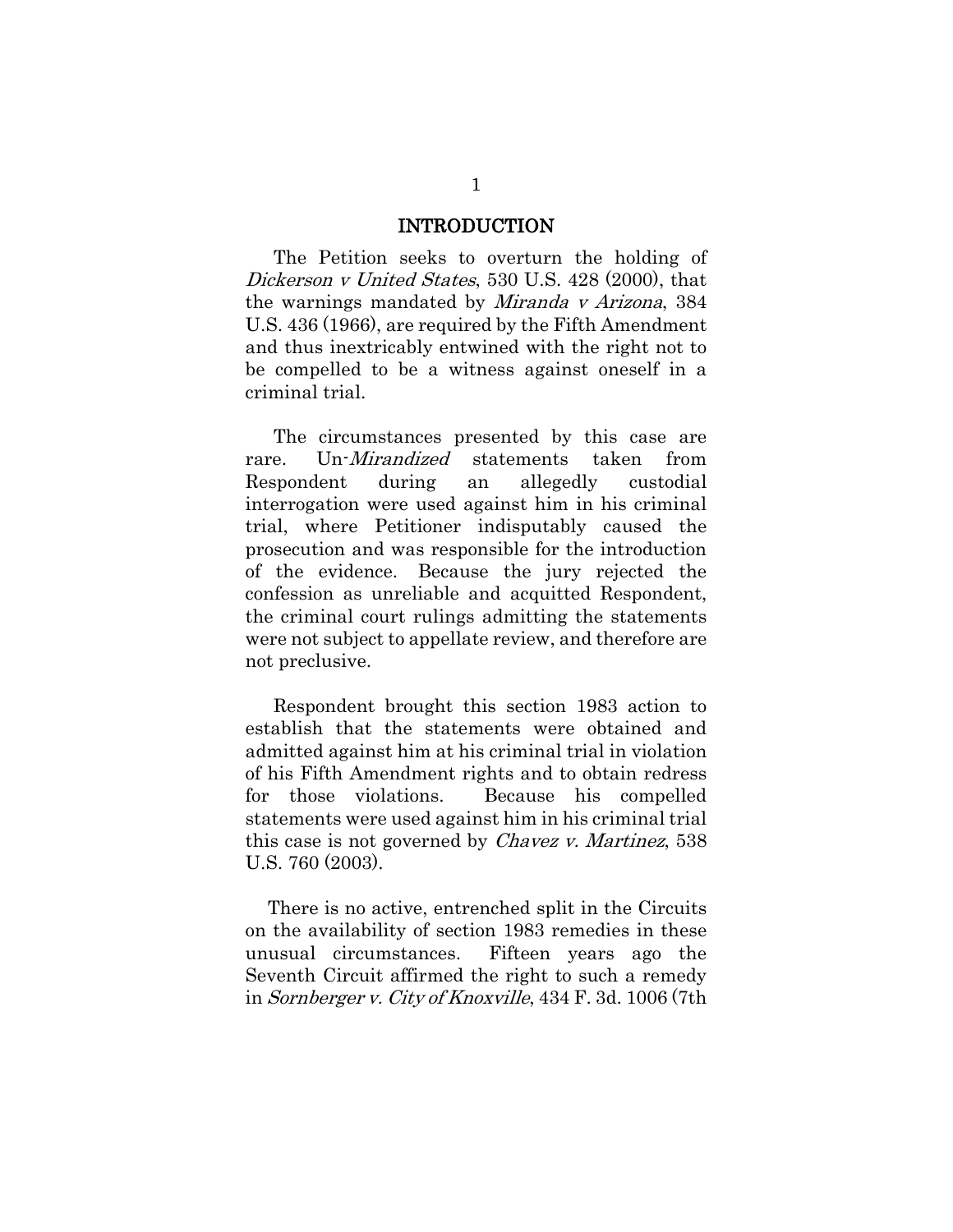Cir. 2006), citing Dickerson. The same year the Eighth Circuit had a different view in Hannon v. Sanner, 441 F. 3d 635 (8th Cir. 2006), rejecting Dickerson's holding that *Miranda* admonitions are based in the Fifth Amendment. No other Circuit squarely addressed the issue until the Court of Appeals did so in this case. During those fifteen years, the Court has not retreated from its holding in Dickerson.

The Seventh Circuit and the Court of Appeals below faithfully applied the constitutional rationale of Dickerson, holding that the warnings required by Miranda are constitutionally mandated and cannot be superseded by Congress. If Respondent's statements were taken during custodial interrogation without admonitions and used against him at a criminal trial, and Petitioner was responsible for both, under Miranda, Dickerson and their progeny Respondent's Fifth Amendment rights were violated. Congress provided for remedies for such violations by enacting section 1983. While Congress may restrict such remedies, it has not done so.

There are no compelling reasons to grant the Petition. Petitioner and his amici argue that it would be unfair to hold police officers accountable under section 1983 because other actors decide whether to use a statement taken in violation of Miranda. That is not what happened here. The statements were admitted through Petitioner's testimony. Regardless, Petitioner waived his causation argument by failing to raise it in this appeal. Petitioner's policy arguments are more appropriately addressed to Congress.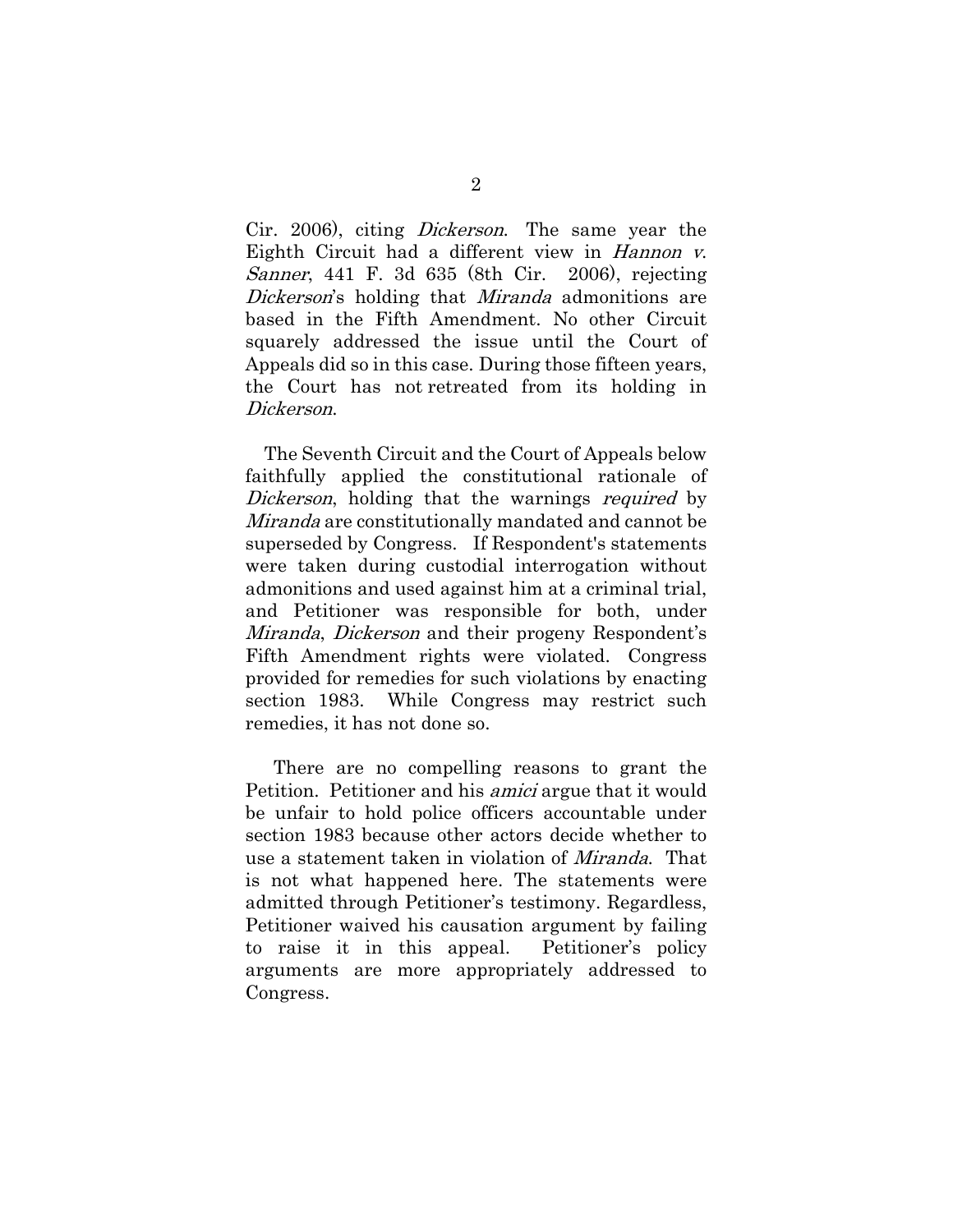#### STATEMENT OF THE CASE

 This case is a paradigmatic example of the reason for Miranda warnings. This Court understood that a totality of circumstances test was an inadequate safeguard for Fifth Amendment rights. Compliance with *Miranda* eliminates this uncertainty and protects a suspect's Fifth Amendment rights from the inherently coercive reality of custodial interrogation.

Respondent was a twenty-five-year-old immigrant from Cameroon working as a Certified Nursing Assistant at County-USC Medical Center in Los Angeles, starting out on a medical career. He was performing routine patient transportation duties for a heavily sedated female patient, who had just experienced stroke-like symptoms. He took her from her brain scan to her hospital room after doctors had inserted a large needle in an artery in her groin to inject contrast for a CT scan. The patient later claimed that he touched her improperly during her transportation.

Petitioner Vega investigated this allegation at the hospital. He interrogated Respondent in a small windowless, soundproof room. According to Respondent and several co-workers, after about an hour in the room with the door shut, Respondent wrote a vague, apologetic confession. The accounts of what happened diverge entirely. While Petitioner insists that the statements Respondent gave were voluntary and immediate, Respondent testified to an interrogation replete with profanities and threats to have Respondent and his family deported, and refusing to allow Respondent to speak to a lawyer or one of his supervisors. There is no dispute that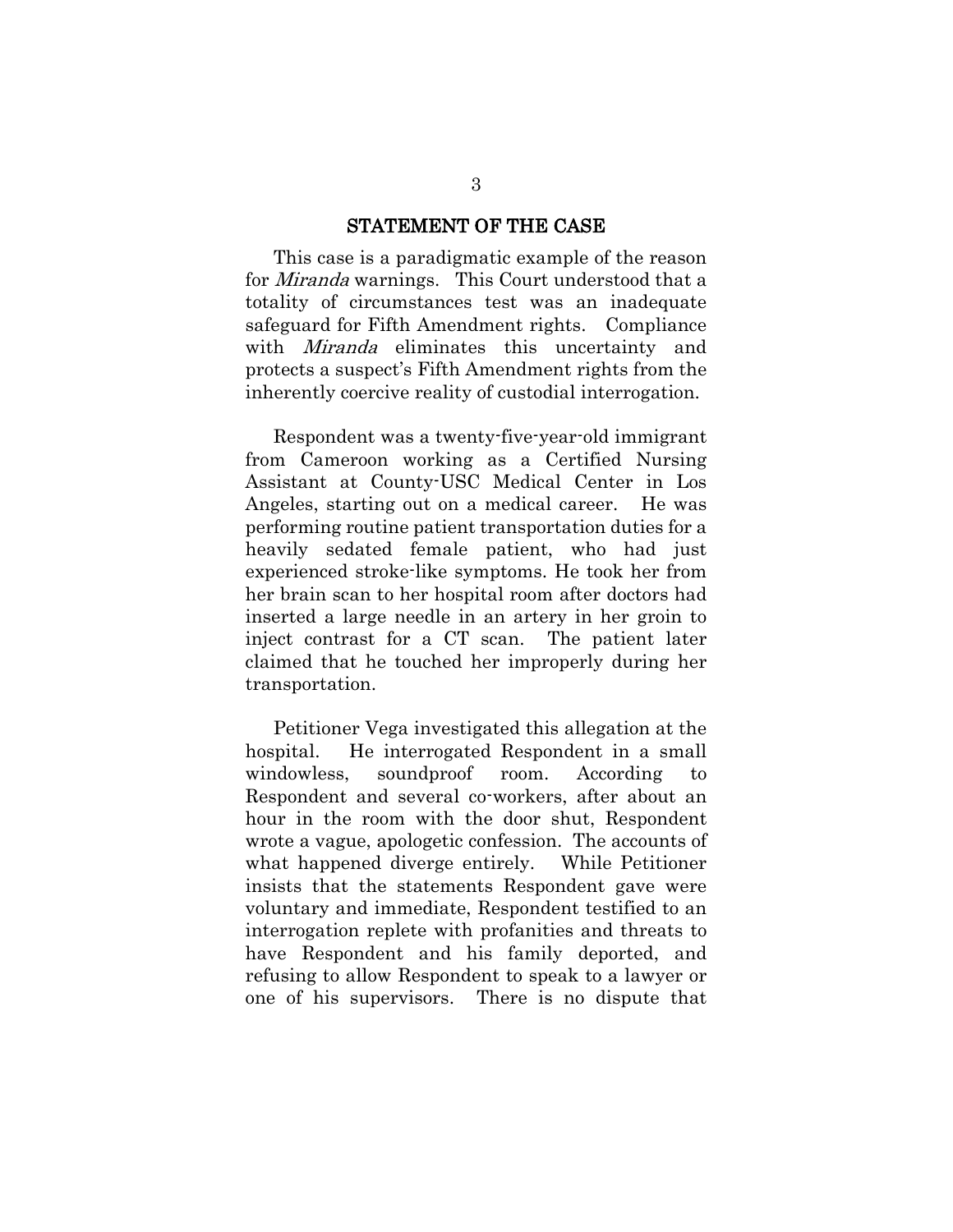Petitioner never gave Respondent Miranda warnings. The jury was not required to make a finding as to whether Respondent was "in custody" for *Miranda* purposes when he wrote out the statement.

 Respondent was prosecuted for an alleged sexual assault based principally on the written confession obtained during his interrogation. Petitioner presented this confession to prosecutors to induce them to file criminal charges against Respondent. Petitioner testified in Respondent's Preliminary Hearing about the voluntary nature of the statements so that Respondent would be held over for trial. Petitioner was successful in obtaining that result, notwithstanding the complainant identified someone other than Respondent as her assailant.

After Respondent's first criminal trial ended in a mistrial because of the prosecution's failure to turn over DNA evidence that derived from someone other than Respondent, Petitioner testified again at Respondent's second criminal trial about the supposed confession and other alleged statements made by Respondent in the course of his interrogation. In short, Petitioner was actively involved at every stage of Respondent's prosecution seeking to use his own words against him in the criminal trial to convict him.

Dr. Blandón-Gitlin, PhD, an expert on coerced confessions, testified in Respondent's criminal trial that the techniques used by Petitioner during the interrogation rendered Respondent's "confession" unreliable.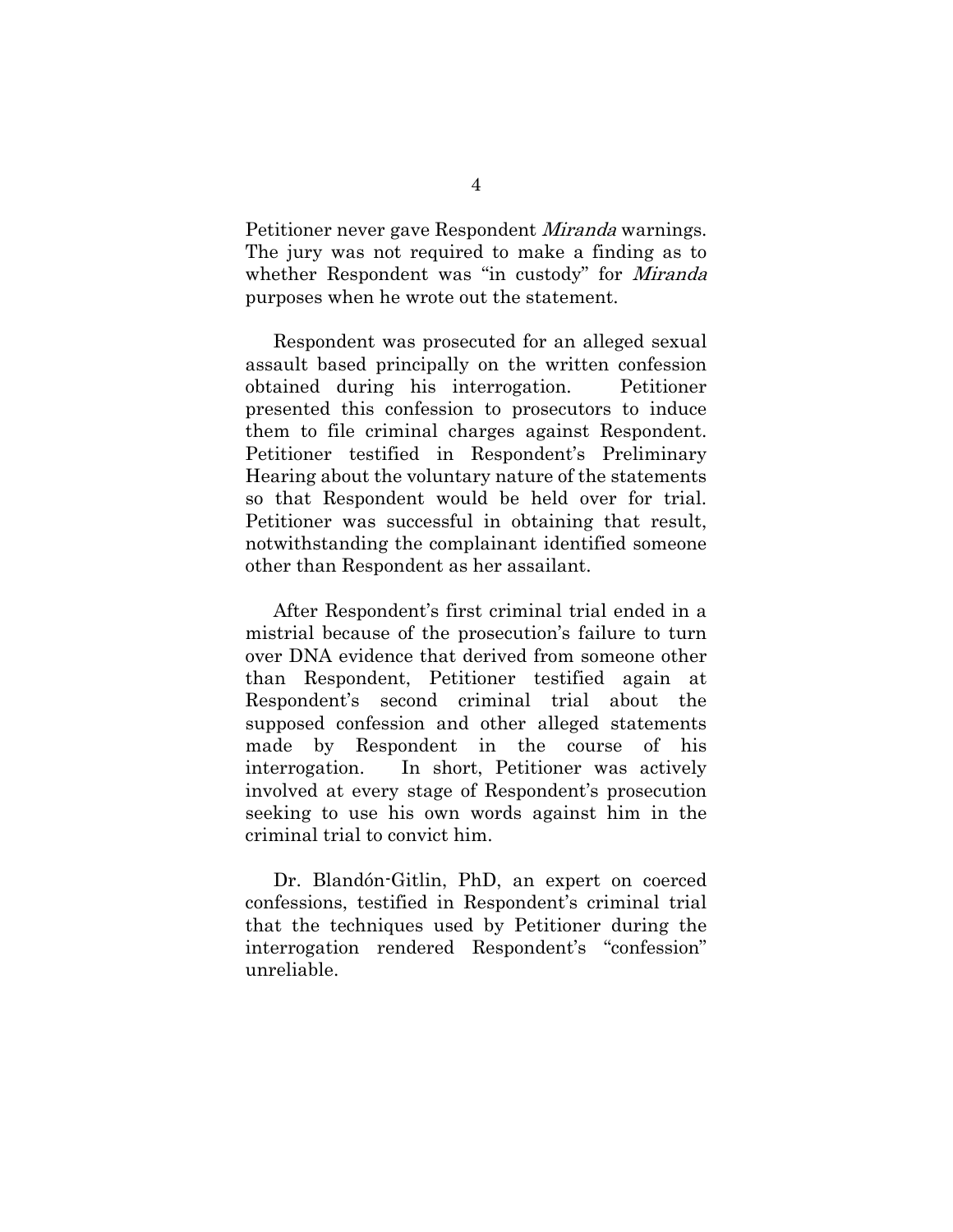The criminal jury rejected the confession and acquitted Respondent. Respondent then brought this civil rights action against Petitioner,<sup>1</sup> inter alia, for the violation of his Fifth Amendment rights based on the use of his un-Mirandized statements against him in his criminal trial. During the first civil trial the District Judge declined to instruct the jury on Respondent's Fifth Amendment claim. After the jury rendered a verdict for Petitioner the District Judge granted Respondent's motion for a new trial based on this failure to instruct on Respondent's primary theory of liability. However, in the second trial the District Judge rejected Respondent's jury instruction based on the theory that the failure to give *Miranda* warnings during custodial interrogation was sufficient to establish a section 1983 violation when those statements are subsequently admitted against the declarant in a criminal trial. Instead, the Court gave an instruction using the totality of circumstances test to determine whether Respondent's alleged statements were voluntary. Unlike in the criminal trial, the District Judge excluded Dr. Blandón-Gitlin as an expert witness about Petitioner's coercive interrogation techniques and the unreliability of the ensuing statements. <sup>2</sup> The jury rendered a verdict for Petitioner without determining whether Respondent had been subjected to custodial interrogation.

<sup>1</sup> Respondent sued other defendants and asserted other claims but this is the only claim relevant to the pending Petition.

<sup>2</sup> The Court of Appeals remanded this issue to the District Court for reconsideration in light of the reversal of the judgment. Pet. 25a-26a. This claim is a separate argument for reversal even if the district court's Fifth Amendment jury instruction were not reversible error.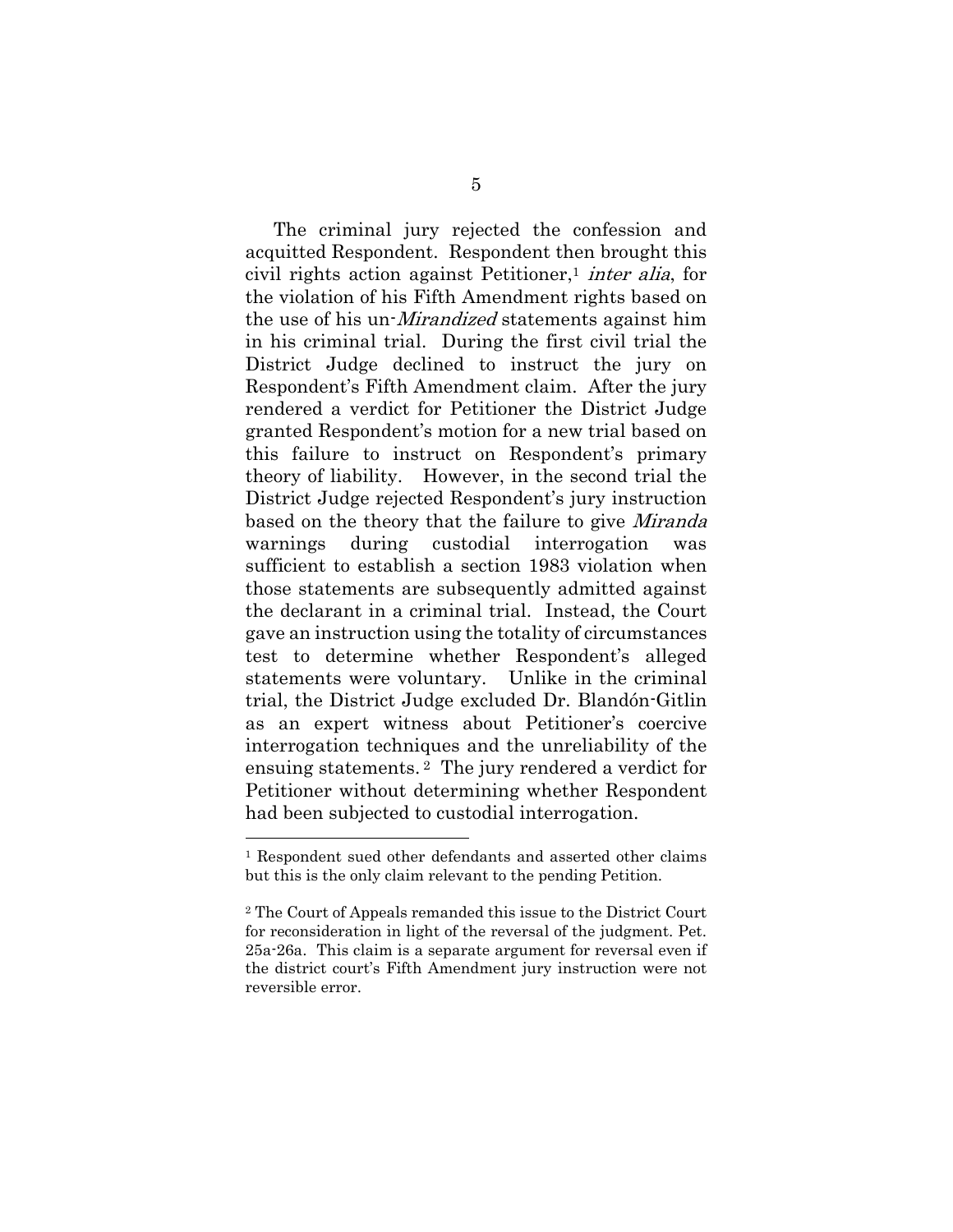The Court of Appeals reversed on the ground that a government actor who obtains un-Mirandized statements and causes them to be introduced in the prosecution's case in chief was sufficient evidence of a Fifth Amendment violation if a jury found that Respondent was subjected to custodial interrogation. Pet. App.23a, 25a. In doing so, the Court of Appeals followed the Seventh Circuit in reaching the same conclusion after this Court's Dickerson decision. Petitioner did not raise in his briefs in the Court of Appeals the causation argument he now raises, that Petitioner was not sufficiently responsible for introducing in Plaintiff's criminal trial a statement taken in violation of Miranda.

Petitioner filed a Petition for Rehearing and Rehearing En Banc. He raised the issue of qualified immunity on appeal for the first time in that Petition. He also raised for the first time on appeal the argument that the state court's decisions allowing Respondent's statements into evidence collaterally estopped Respondent's civil claims. They did not because the rulings were not final and merged into a judgment adverse to Respondent that he could have appealed.

Petitioner did not, however, raise the proximate causation issue he now asserts in that petition for reconsideration, or on appeal. Pet. 31. Indeed, Petitioner did not raise this issue in the trial court as a defense.

Petitioner did argue that the Court of Appeals' decision was in conflict with the Eighth Circuit's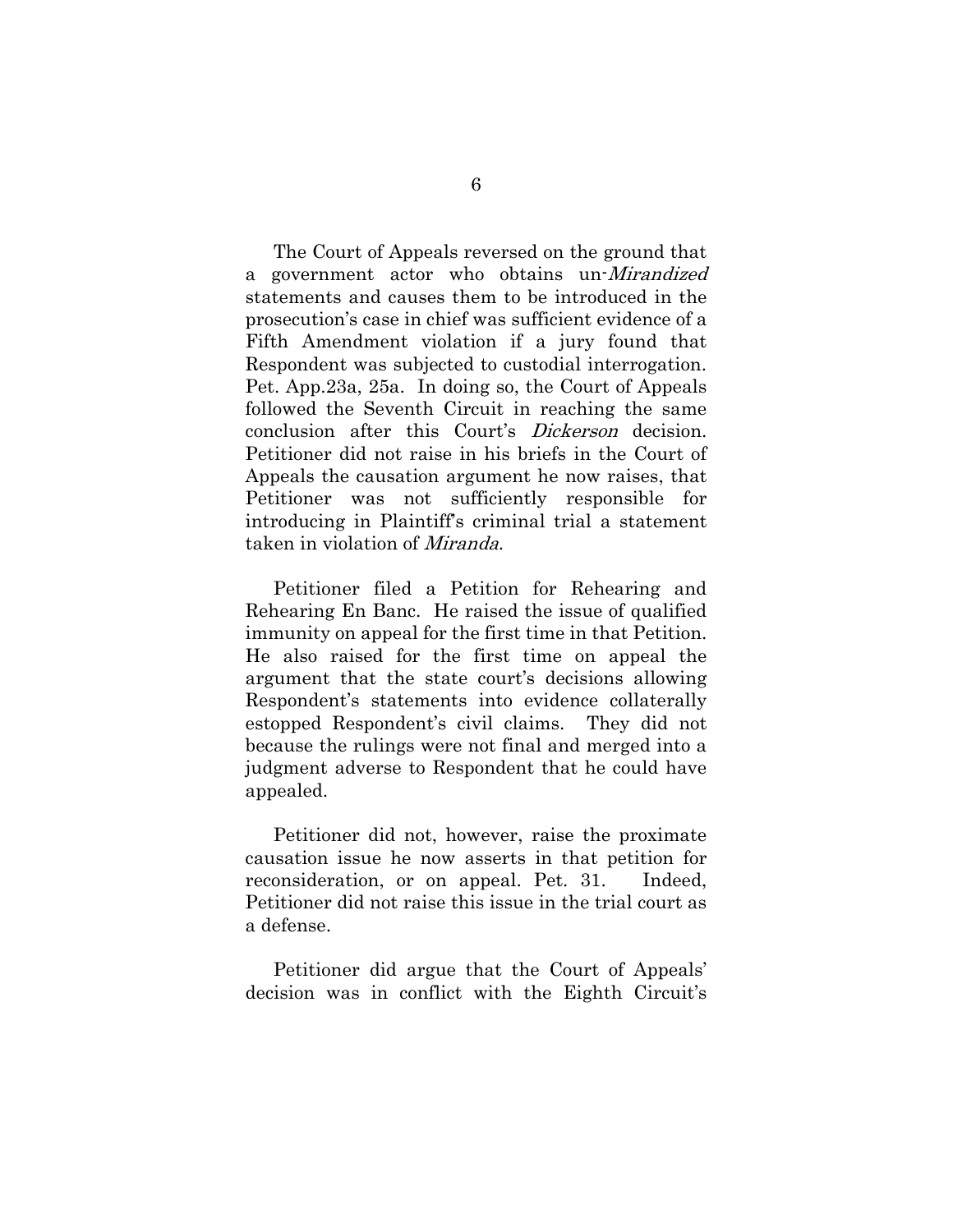decision in Hannon v. Sanner, 441 F. 3d 635 (8th Cir. 2006). The Rehearing Petition was denied with seven judges filing a dissenting opinion. Pet. App. 71a.

#### REASONS FOR DENYING THE WRIT

The Petition should be denied for at least three reasons. First, the long-standing conflict between the Eighth Circuit's decision in *Hannon* and the Seventh Circuit decision in Sornberger, which was followed by the Court of Appeals below, arises from the Eighth Circuit's failure to apply the constitutional reasoning in Dickerson to the availability of civil remedies under section 1983. In the fifteen years since *Hannon* was decided no other Circuit has applied that decision or cited it with approval. The Ninth Circuit decision below reflects the widespread view that *Dickerson* resolves the issue in this case. There is no urgent need to resolve a fifteen-year-old conflict.

Second, and perhaps more important, like Sornberger, the Court of Appeals decision faithfully applies the constitutional analysis of the Dickerson decision. *Miranda* warnings are required by the Fifth Amendment because custodial interrogations are inherently coercive and this Court found such warnings to be constitutionally required to preserve Fifth Amendment rights. *Dickerson* holds that Congress cannot impose a totality of circumstances test to determine whether there has been a Fifth Amendment violation in the context of a custodial interrogation. The District Court's decision to substitute a totality of circumstances test for the bright line requirements of *Miranda* is incompatible with the constitutional rationale in *Dickerson*.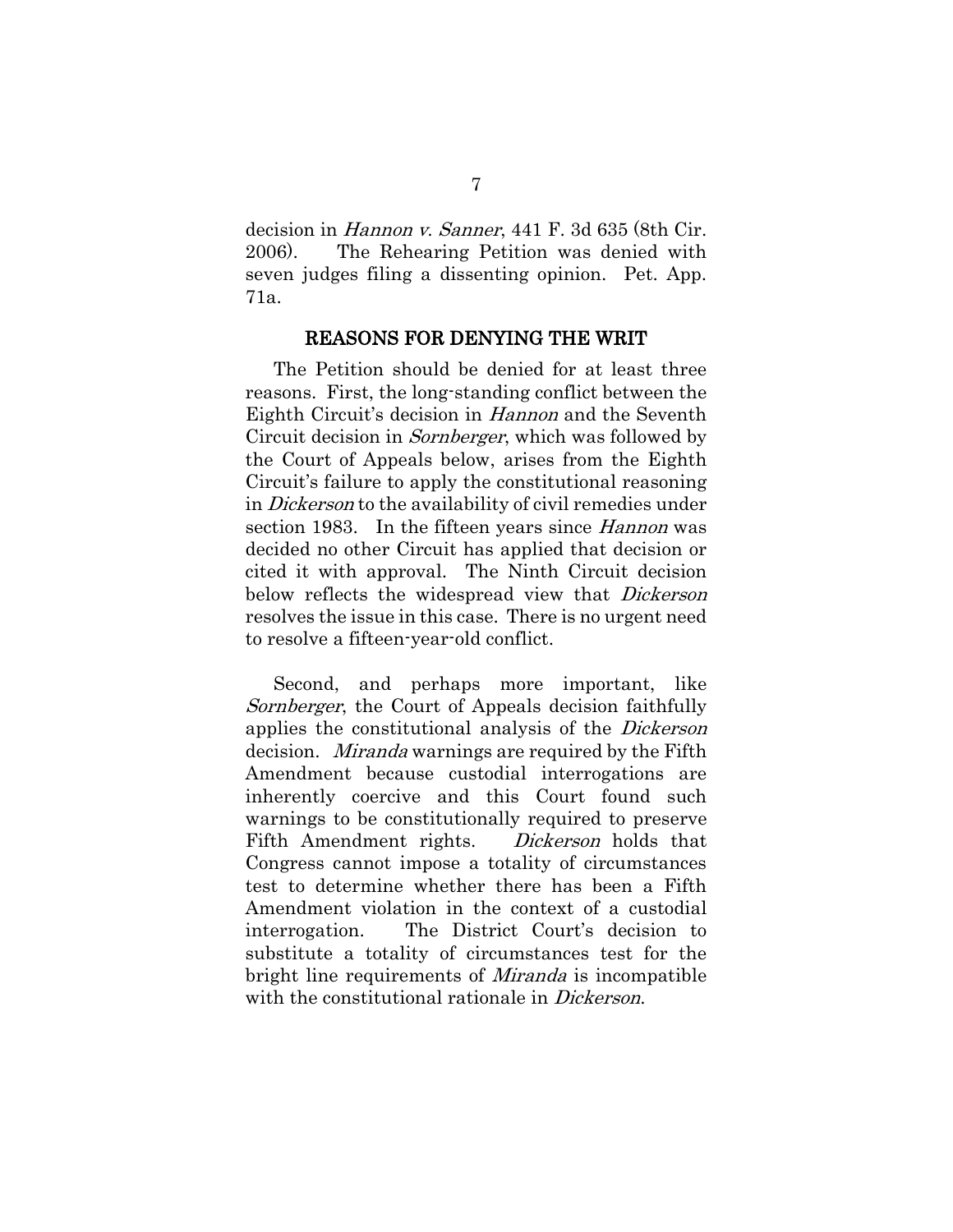Third, there is no dispute that Fifth Amendment violations may form the basis for civil remedies under section 1983 once an unwarned statement is introduced against a criminal defendant at trial. In addition to requiring a claim based on the use of un-Mirandized statements alone, the Plaintiff must have been acquitted in the criminal trial, otherwise the rule of Heck v. Humphreys, 512 U.S. 477, 487 (1994) (success on section 1983 claim cannot imply invalidity of conviction), would bar the claim. The circumstances here rarely occur, which explains why fifteen years have passed without the Circuit conflict being raised.

Because it so unusual for the Fifth Amendment claim to arise solely on the failure to give Miranda warnings and the use of those un-*Mirandized* statements in a subsequent criminal trial that nevertheless results in an acquittal, Petitioner and his *amici* are more interested in overturning the constitutional foundation of Dickerson, and Miranda itself, than in resolving a conflict among Circuit courts.

### I. THE CIRCUIT SPLIT IS NEITHER DEEP NOR ENTRENCHED.

As Petitioner acknowledges, the Ninth Circuit followed the application of Dickerson employed by the Court of Appeals in Sornberger v. City of Knoxville, 434 F. 3d. 1006, 1027 (7th Cir. 2006).

The decision in *Hannon* is the only Circuit decision squarely in conflict with this analysis. However, even Hannon arises in circumstances more like those in Chavez than the facts of this case. As in Chavez, in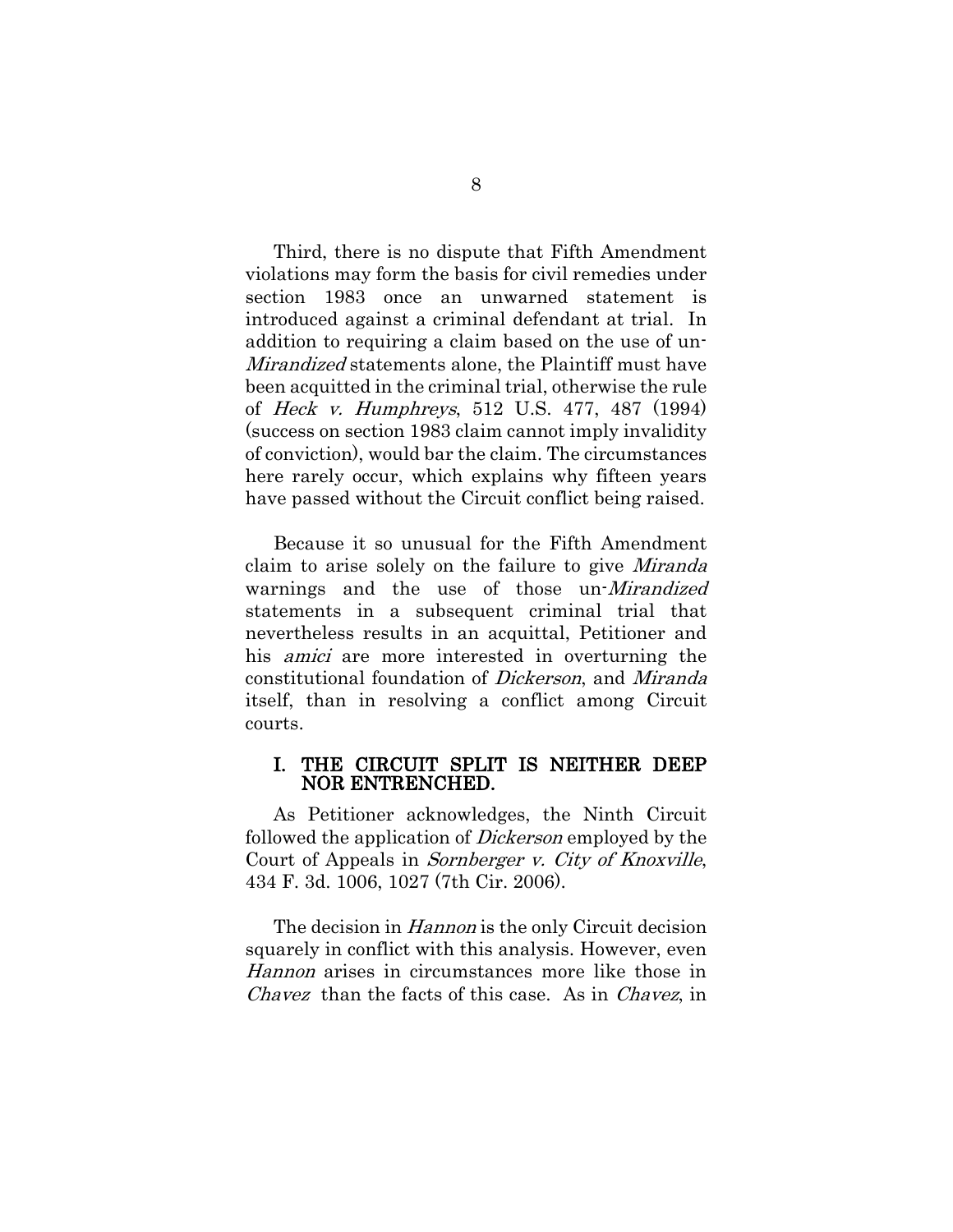Hannon the statements were not actually used in a criminal trial. In Hannon, a state court suppressed the un-Mirandized statements so they were not actually introduced at trial. It appears that the Eighth Circuit has not revisited this issue since 2006.

Petitioner's reliance on *McKinley v. City of* Mansfield, 404 F. 3d 418 (6th Cir. 2005), is misplaced in that the Sixth Circuit's decision strongly supports the availability of a section 1983 remedy for the violation of Fifth Amendment rights. As the Sixth Circuit emphasized, "[t]he cases do not question that the police may be held liable under §1983 for violating someone's Fifth Amendment rights." Id. at 437. (Citing cases from the Second, Third, Fourth and Sixth Circuits, all involving section 1983 actions against police officers for violating Fifth Amendment rights in various ways.)

As in *Chavez*, in *McKinley* the statements were not actually used in a criminal trial, and this was the basis for denying the section 1983 claim. See, e.g., Hancock v. Miller, 852 F. App'x 914, 924 (6th Cir. 2021) ("The government violates the Fifth Amendment when it uses incriminating statements that it obtained illegally. So when the government does not use the statements in a criminal proceeding, 'the plaintiff may not sue because he has not suffered the injury against which the Fifth Amendment protects.") (citing *McKinley*, 404 F.3d at 438); United States v. Calvetti, 836 F.3d 654, 662 (6th Cir. 2016).

The *McKinley* court also rejected the argument that a police officer could escape liability because the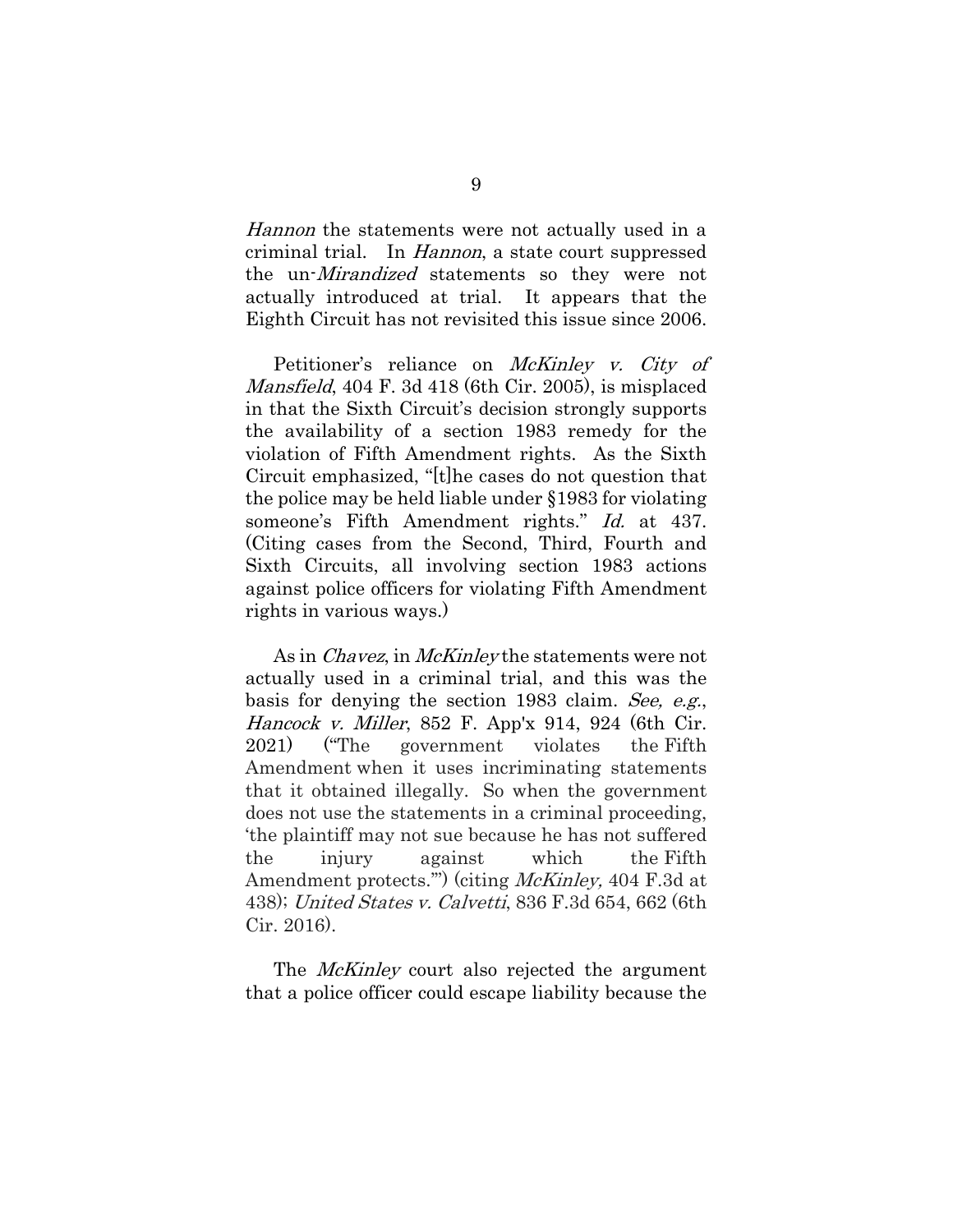decision to use a compelled statement at trial was in the hands of prosecutors. McKinley, 404 F.3d at 437- 38. Finally, the McKinley court rejected the officers' qualified immunity claims. Thus, *McKinley* aligns with the Court of Appeals' decision, not Petitioner's contentions. 3

Petitioner refers to a footnote which appears to repeat this Court's plurality ruling in Chavez that the failure to give *Miranda* warnings alone was not sufficient to establish section 1983 liability. Pet. 16. Respondent does not contend that the failure to give Miranda warnings alone is sufficient for section 1983 liability. Chavez resolved that issue. The statement must be used in the criminal case. Here, however, the statements were used both in the preliminary hearing and the criminal trial itself. The failure to give Miranda warnings thus caused the violation of Respondent's Fifth Amendment rights here if a jury finds, on remand, that he was subjected to a custodial interrogation, a determination not yet made. The Sixth Circuit is not in conflict with the decision below. It appears that the Sixth Circuit has not revisited this issue since *McKinley*.

The other cases cited by Petitioner do not establish a conflict. Bennett v. Passic, 545 F. 2d 1260 (10th Cir. 1976) predates *Dickerson* by twenty-four years and relies on a pre-Dickerson analysis explicitly rejected by seven members of this Court, that Miranda warnings are not constitutional in nature. The

<sup>3</sup> The Sixth Circuit has, moreover acknowledged "the 'constitutional' right to a Miranda warning . . . ." United States v. Talley, 275 F.3d 560, 564-65 (6th Cir. 2001) (citing Dickerson, 120 S.Ct. at 2335).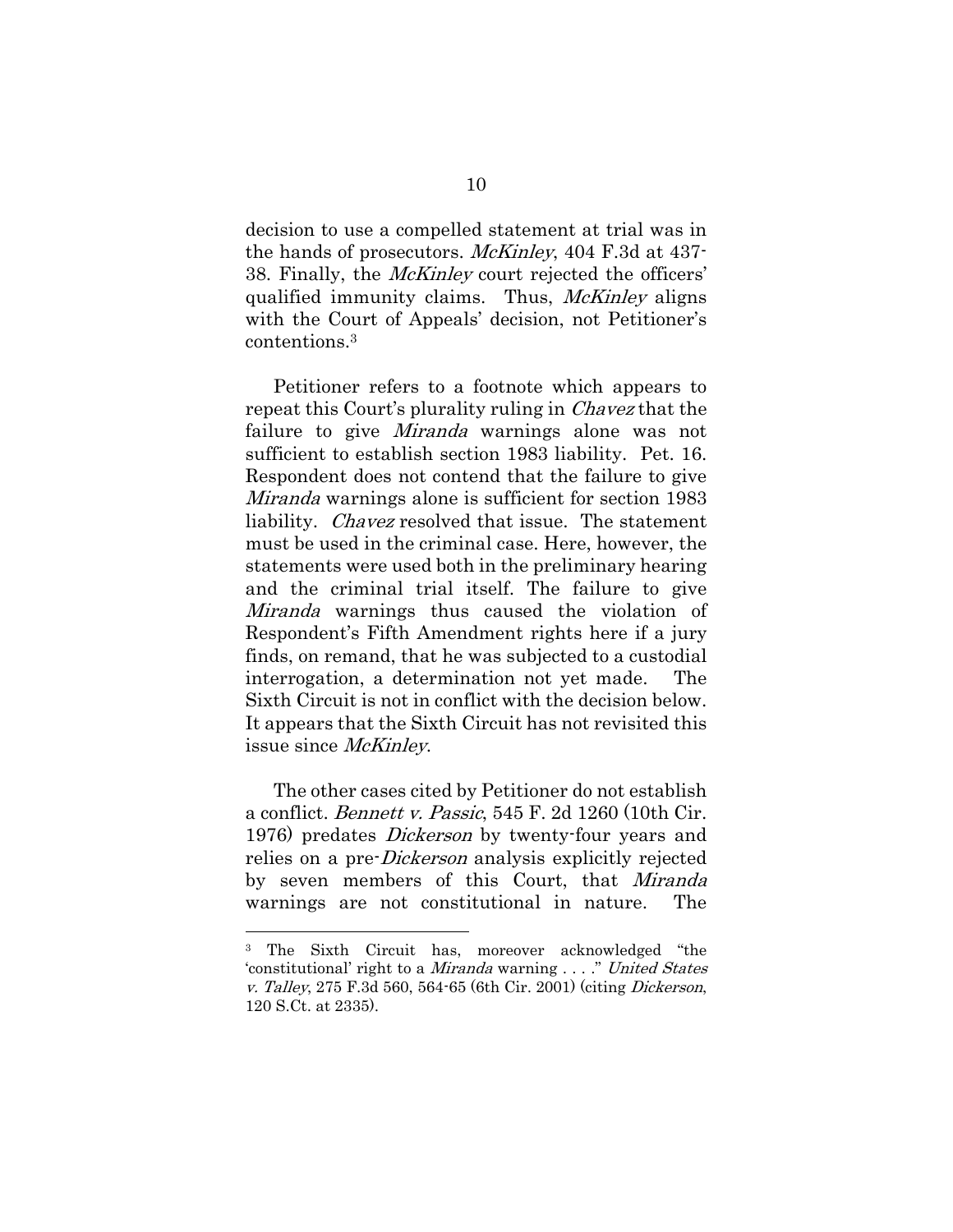unpublished order in a *pro se* case in *Haulman v.* Jefferson County, 15 F. App'x 720, 721 (10th Cir. 2001), simply cited Bennett without any analysis of Dickerson in disposing of the case. Thus, the Tenth Circuit may certainly follow the post-Dickerson analysis employed by the Seventh and Ninth Circuits, were it to revisit this issue after having not done so for twenty years.<sup>4</sup>

In Jones v. Cannon, 173 F. 3d 1271, 1290-91 (11th Cir. 1999), the Eleventh Circuit rejected a section 1983 claim based on the failure to give *Miranda* warnings, prior to *Dickerson*. Its analysis is superseded by this Court's analysis in *Dickerson*. In cases since Jones the Eleventh Circuit has followed Jones without extended analysis or consideration of Dickerson.<sup>5</sup> It is not clear from these cases whether the un-*Mirandized* statements at issue were actually used at trial.

<sup>&</sup>lt;sup>4</sup> The Tenth Circuit does not appear to have done so yet. See, e.g., Edison v. Owens, 515 F.3d 1139, 1149 (10th Cir. 2008) (noting that "[w]e need not express our agreement or disagreement with the Seventh Circuit [in Sornberger, 434 F3d. at 1026-27]" given the plaintiff in the case never incriminated herself during a custodial interrogation).

<sup>5</sup> Horton v. Martin, No. 18-15331-D, 2019 U.S. App. LEXIS 10310, at \*2 (11th Cir. Apr. 5, 2019); [Lloyd v. Marshall](https://advance.lexis.com/api/document/collection/cases/id/590V-6ND1-F04K-X003-00000-00?page=892&reporter=1118&cite=525%20Fed.%20Appx.%20889&context=1000516), 525 F. [App'x 889, 892 \(11th Cir. 2013\);](https://advance.lexis.com/api/document/collection/cases/id/590V-6ND1-F04K-X003-00000-00?page=892&reporter=1118&cite=525%20Fed.%20Appx.%20889&context=1000516) Dollar v. Coweta Cty. Sheriff Office, 446 F. App'x 248, 251 (11th Cir. 2011); Wright v. Dodd, 438 F. App'x 805, 807 (11th Cir. 2011); Parris v. Taft, 630 F. App'x 895, 897 (11th Cir. 2015); Knight through Kerr v. Miami-Dade Cty., 856 F.3d 795 (11th Cir. 2017).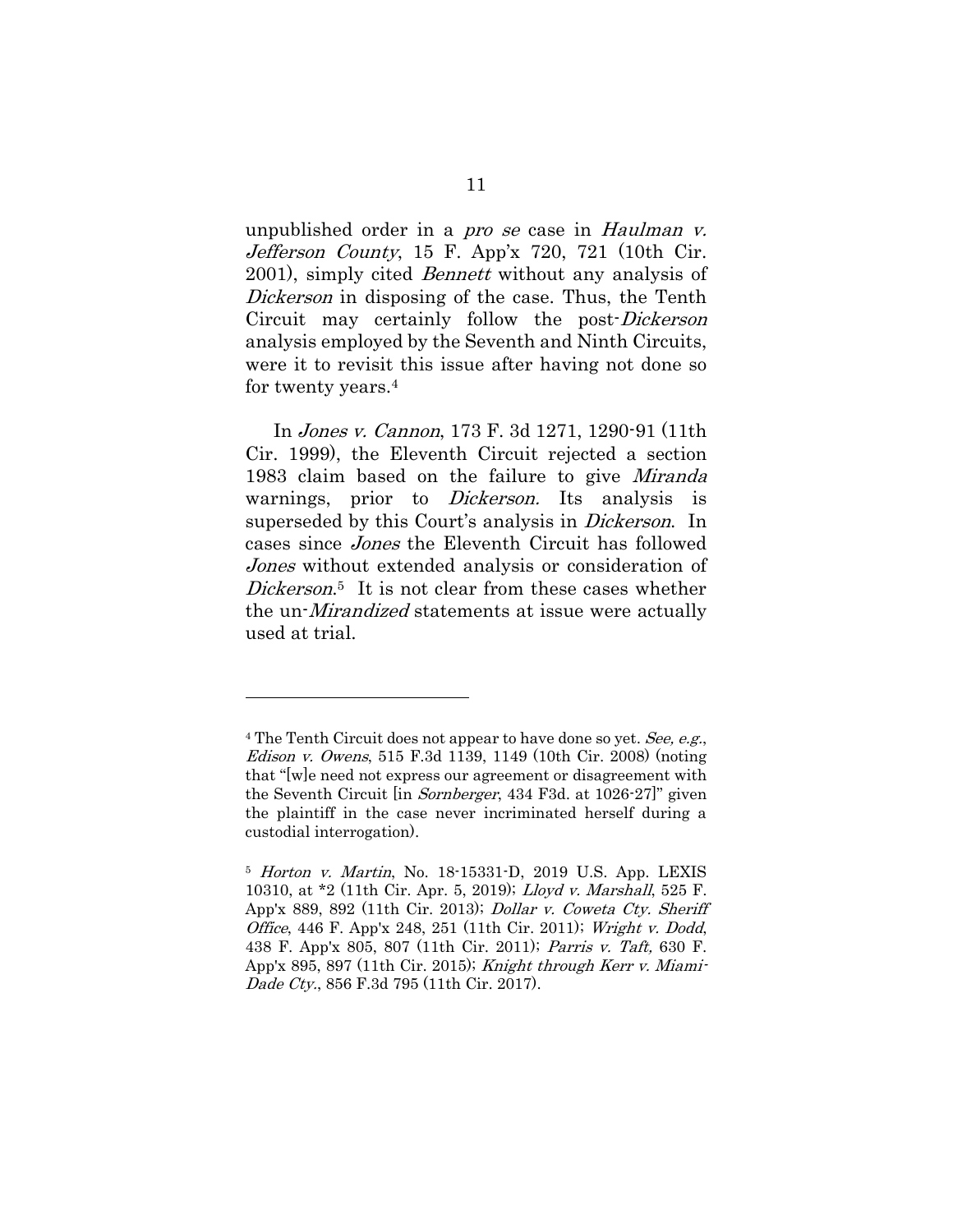As Petitioner acknowledges, the Fifth Circuit's decision in Murray v. Earle, 405 F. 3d 278, 293 (5th Cir. 2005), was based on a proximate causation analysis that does not address the issues presented in the Petition and which was also waived here. Pet. 31. 6 The *Murray* Court expressed no view, one way or the other, on whether section 1983 was available when statements taken in violation of Miranda were used in a criminal proceeding.<sup>7</sup> Apparently, the Fifth Circuit has not addressed the issue presented in the Petition. The positions of other Circuits have not been established.<sup>8</sup>

<sup>7</sup> In fact, the juvenile suspect in *Murray* was given *Miranda* warnings. 405 F. 3d at 283-84. The Court found that her confessions were coerced in the circumstances of that case.

<sup>6</sup> The Fifth Circuit's causation analysis also appears to be an outlier. Other Circuits find that police officers may be sued pursuant to section 1983 when they violate a suspect's Fifth Amendment rights because it is foreseeable that the statements will be used in any subsequent criminal case. See Sornberger v. City of Knoxville, 434 F. 3d. 1006 (7th Cir. 2006); McKinley v.  $City of Mansfield$ , 404 F.3d 418, 436-37 (6th Cir. 2005) (collecting cases from circuits, noting none of which disputed that officers could be held liable for Fifth Amendments); id. at 437-38 (holding it is "hard to see how officials whose conduct ultimately impaired a citizen's Fifth Amendment rights could nonetheless escape civil liability merely because a different state official put the statements into trial.").

<sup>8</sup> It is unclear what analysis the Third Circuit follows. In Renda v. King, 347 F. 3d 550, 552 (3d Cir. 2003), the Court rejected a Fifth Amendment claim because the statements were suppressed and therefore were not used in a criminal trial. For this reason, this Court's Chavez decision controlled. The Fourth Circuit rejected a Fifth Amendment claim for similar reasons in Burrell v. Virginia, 395 F. 3d 508, 513-14 (4th Cir. 2005). Neither the Third or Fourth Circuit have specifically addressed the circumstances presented here.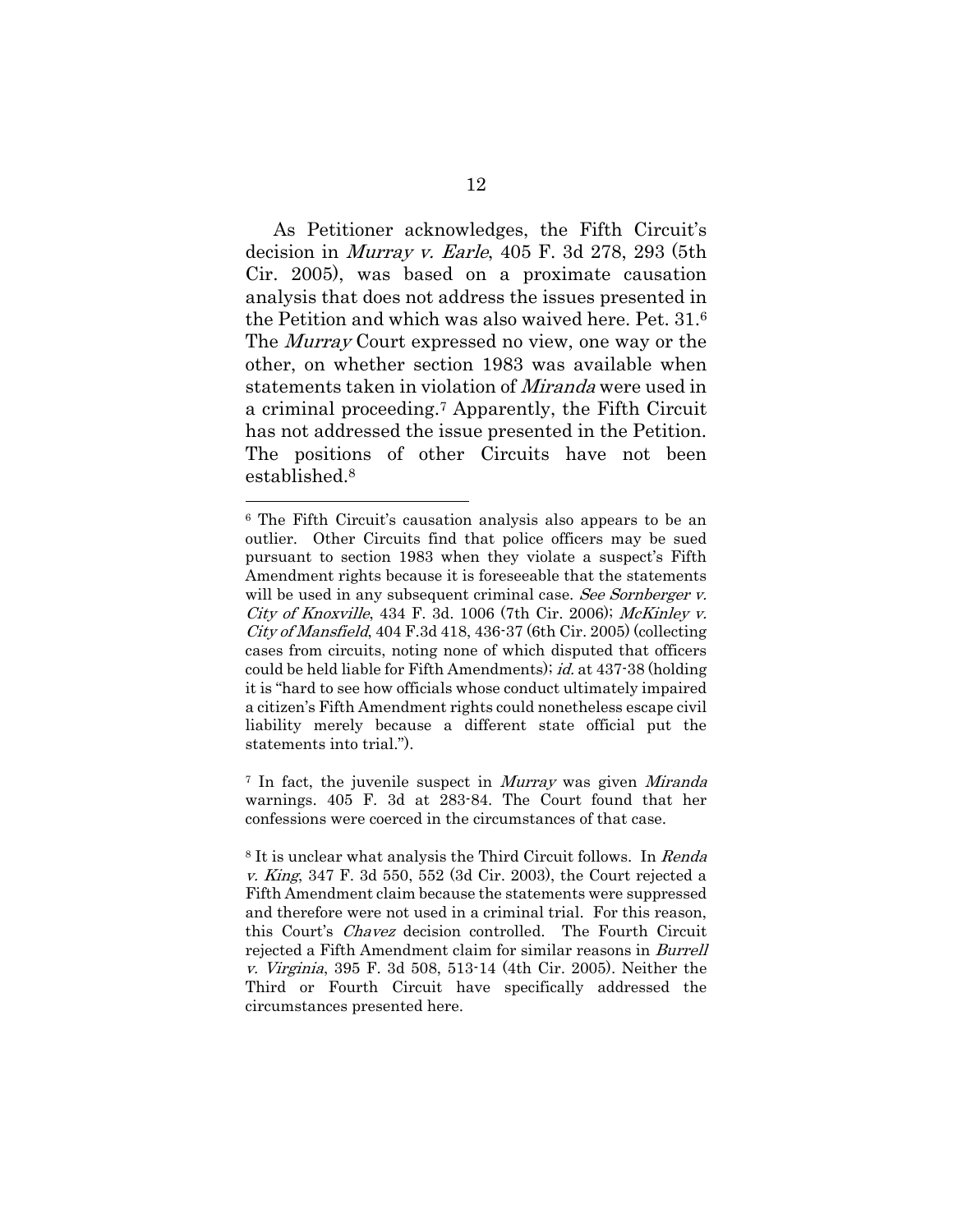In summary, there is no entrenched split among the Circuits on the issue presented by this case requiring intervention by this Court. The Court of Appeals' analysis is grounded on the constitutional logic of *Dickerson*. The Eighth Circuit's 2006 Hannon decision rejects that logic and is a dated outlier. Hannon has not been followed by any other Circuit in the last fifteen years. It seems unlikely that this issue will recur with any frequency given the paucity of decisions in the last fifteen years and the wellestablished basis for Section 1983 remedies for Fifth Amendment violations.

# II. THE DECISION BELOW IS COMPELLED BY DICKERSON.

## A. THE DECISION BELOW FOLLOWS DICKERSON.

This Court's decision in *Dickerson* resolved the central issue in this case. Whether Miranda warnings have been termed "prophylactic rules" in many of this Court's earlier decisions does not alter their constitutional basis after Dickerson. Indeed, virtually all of Petitioner's arguments were considered and rejected in *Dickerson*.<sup>9</sup> Failing to give Miranda warnings where required and introducing them in a criminal trial establish a Fifth Amendment violation. Congress has provided civil remedies for such violations in section 1983. Congress can restrict this remedy in any way it wishes but it has not done so.

<sup>9</sup> Petitioner's arguments here reflect those made by the courtappointed amici in Dickerson and rejected by the Dickerson Court. See Brief of Court-Appointed Amicus Curiae Urging Affirmance of the Judgment Below, *Dickerson v. United States*, 530 U.S. 428 (2000) (No. 99-5525).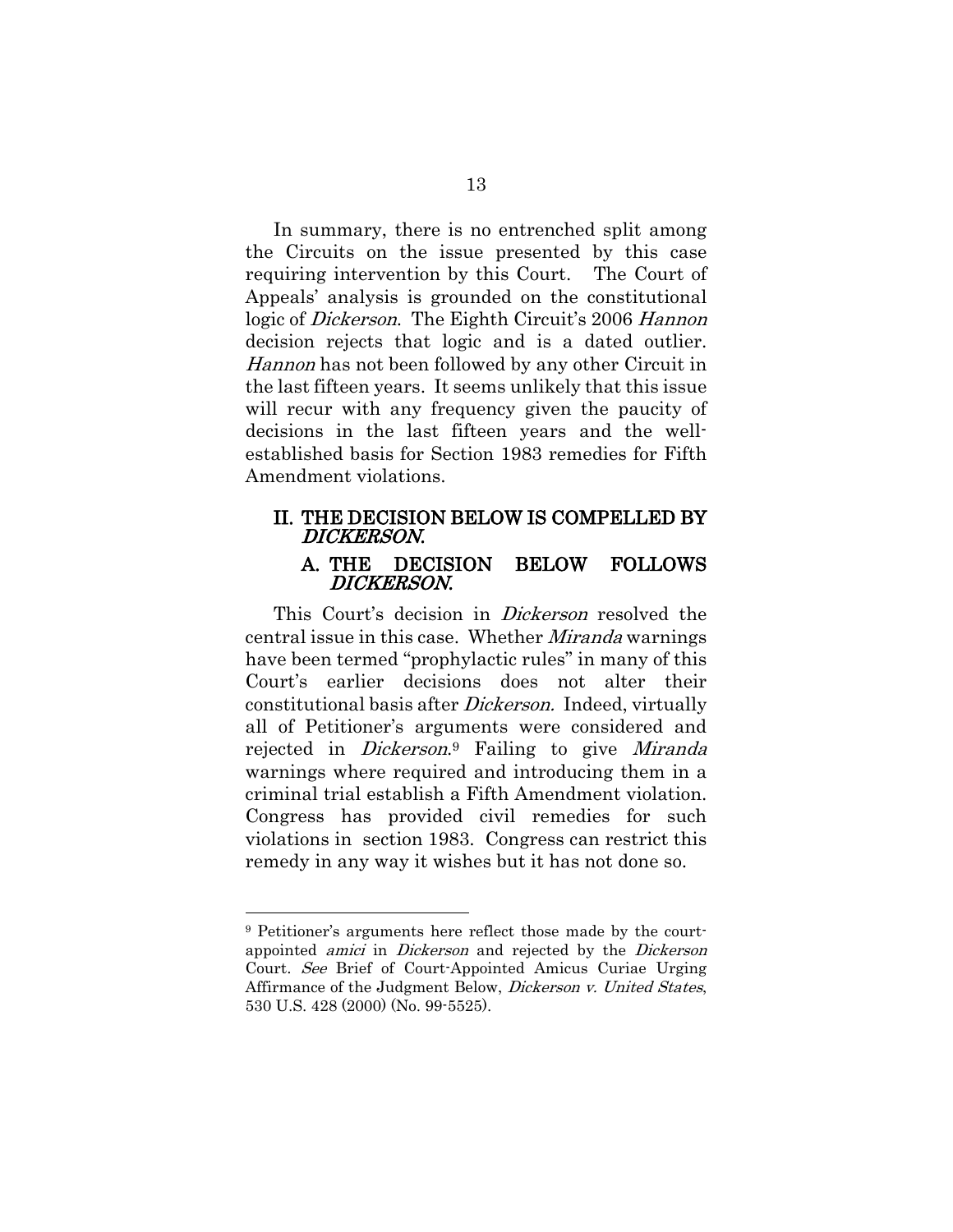The constitutional requirement of Miranda warnings is based on the inherently coercive nature of custodial interrogation. Dickerson, 530 U.S. 435, 440 (citing *Miranda*, 384 U.S. at 455, 465). This case is a perfect example of why this Court found that such warnings were inextricably bound to the protection of Fifth Amendment rights and why it was unnecessary to prove coercion where Miranda warnings were not given to prove a Fifth Amendment violation. Custodial interrogation is presumptively coercive, and admonitions are required to overcome that presumption. See, e.g., Miranda, 384 U.S. at 467; United States v. Washington, 431 U.S. 181, 188 (1977). The District Court's jury instructions eliminated that presumption altogether and treated Petitioner's failure to give Miranda warnings as merely one factor of many to be considered by the jury in determining whether Respondent's statements were coerced. The error was compounded when Respondent's expert witness was excluded.

Before *Dickerson*, the same arguments advanced by Petitioner and the dissent in the Court of Appeals were made in support of a statute which replaced Miranda warnings with a totality of circumstances test for coercion, as did the jury instructions given by the District Court. Dickerson held that statute unconstitutional. Moreover, as this Court has no constitutional authority to impose non-constitutional court-made "prophylactic rules" on the States, unless *Miranda* warnings were required by the Fifth Amendment there is no basis for overturning state criminal convictions based on the failure to give such warnings during custodial interrogation. Dickerson makes clear that *Miranda* warnings were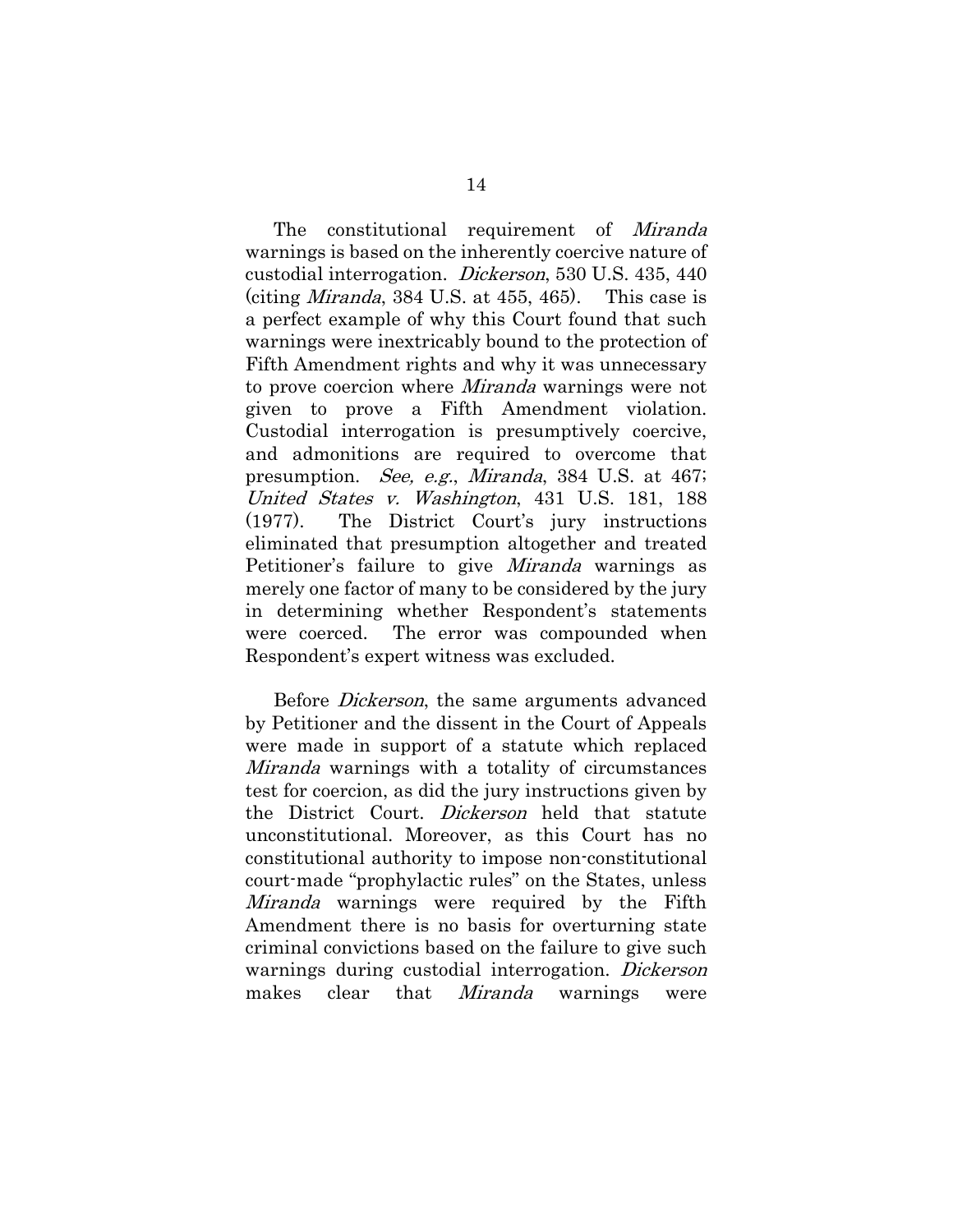constitutionally required and pre-empts any attempts by Congress or the States to circumvent them.

A party's failing to give Miranda warnings and introducing an un-Mirandized statement at trial, as occurred in this case, violates the Fifth Amendment. This Court has considered the consequences of such violations in the context of a criminal trial. See, e.g., Fare v. Michael C., 442 U.S. 707, 718 (1979). In these circumstances, though, Congress has provided the civil remedies for such violations so there is no need for this Court to consider whether a damages remedy is appropriate. Congress has provided for such remedies in section 1983.

This Court's plurality decision in *Chavez v* Martinez, 538 U.S. 760 (2003), is consistent with this analysis. The Court held that the failure to give Miranda warnings without the use of a suspect's statements in a criminal proceeding cannot be the basis for a section 1983 claim. Id. at 767. A majority of the Court also found that the plaintiff's Fourteenth Amendment Due Process claim could be considered on remand. Id. at 773. Justice Souter observed "[t]he question whether the absence of Miranda warnings may be a basis for a section 1983 action under any circumstances is not before the Court." Id. at 779, n.+ (Souter, J., Concurring).

United States v. Patane, 542 U.S. 630 (2004), also did not alter this analysis. A three-justice plurality held that in a criminal case the suppression of physical evidence "presents no risk that a defendant's coerced statements (however defined) will be used against him at a criminal trial." Id. at 643. While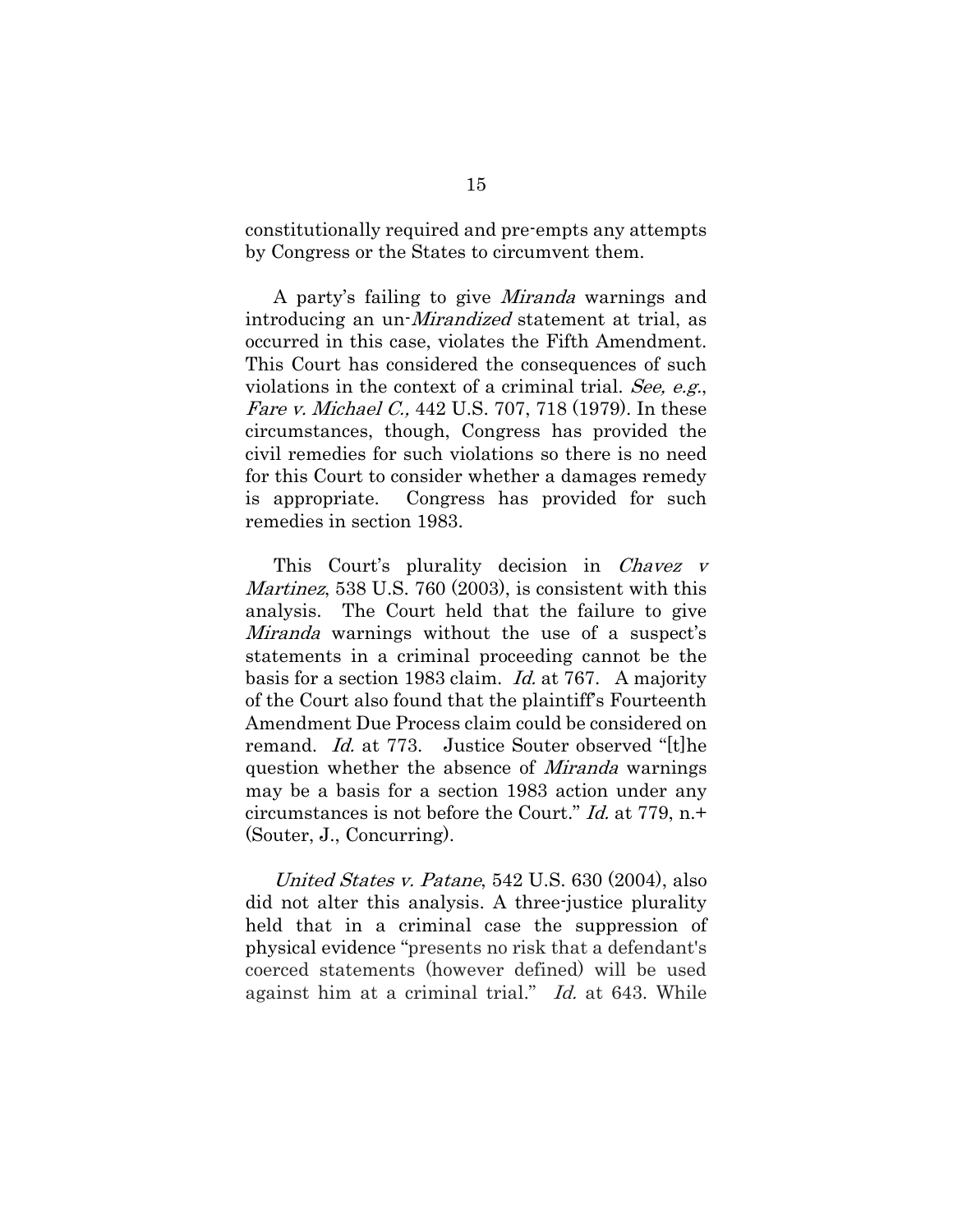three justices also used broader language in dicta, the majority opinion, joined by two other justices, held that suppression of physical evidence was not required because it "does not run the risk of admitting into trial an accused's incriminating statements against himself." Id. at 645 (Kennedy, J., and O'Connor, J., concurring). In any case, it is undisputed that Petitioner caused that here. See § II(B), infra. This Court's precedent establishes that causing the admission of un-Mirandized statements violates the Constitution.

Fifth Amendment violations require a remedy under section 1983, as the statute's text, history, purpose, and caselaw establishes. Section 1983 establishes liability for any person who "subjects, or causes to be subjected, any citizen of the United States or other person within the jurisdiction thereof, to the deprivation of any rights, privileges, or immunities secured by the Constitution and laws." 42 U.S.C. § 1983. The statute is meant to remedy and aid "the preservation of human liberty and human rights" and as such is liberally and broadly construed. Monell v. Dep't of Soc. Servs., 436 U.S. 658, 684 (1978). As the Court and the bill's opponents at its passage have acknowledged, there "is no limitation whatsoever upon the terms that are employed [in the bill] and they are as comprehensive as can be used." Id. at 685 n. 45. Thus, this Court has repeatedly "rejected attempts to limit the types of constitutional rights that are encompassed within the phrase 'rights, privileges, or immunities." Dennis v. Higgins, 498 U.S. 439, 445 (1991); see also, e.g., Cong. Globe, 42d Cong., 1st Sess., App. 476 (1871) (Rep. Dawes) (The person who "invades, trenches upon, or impairs one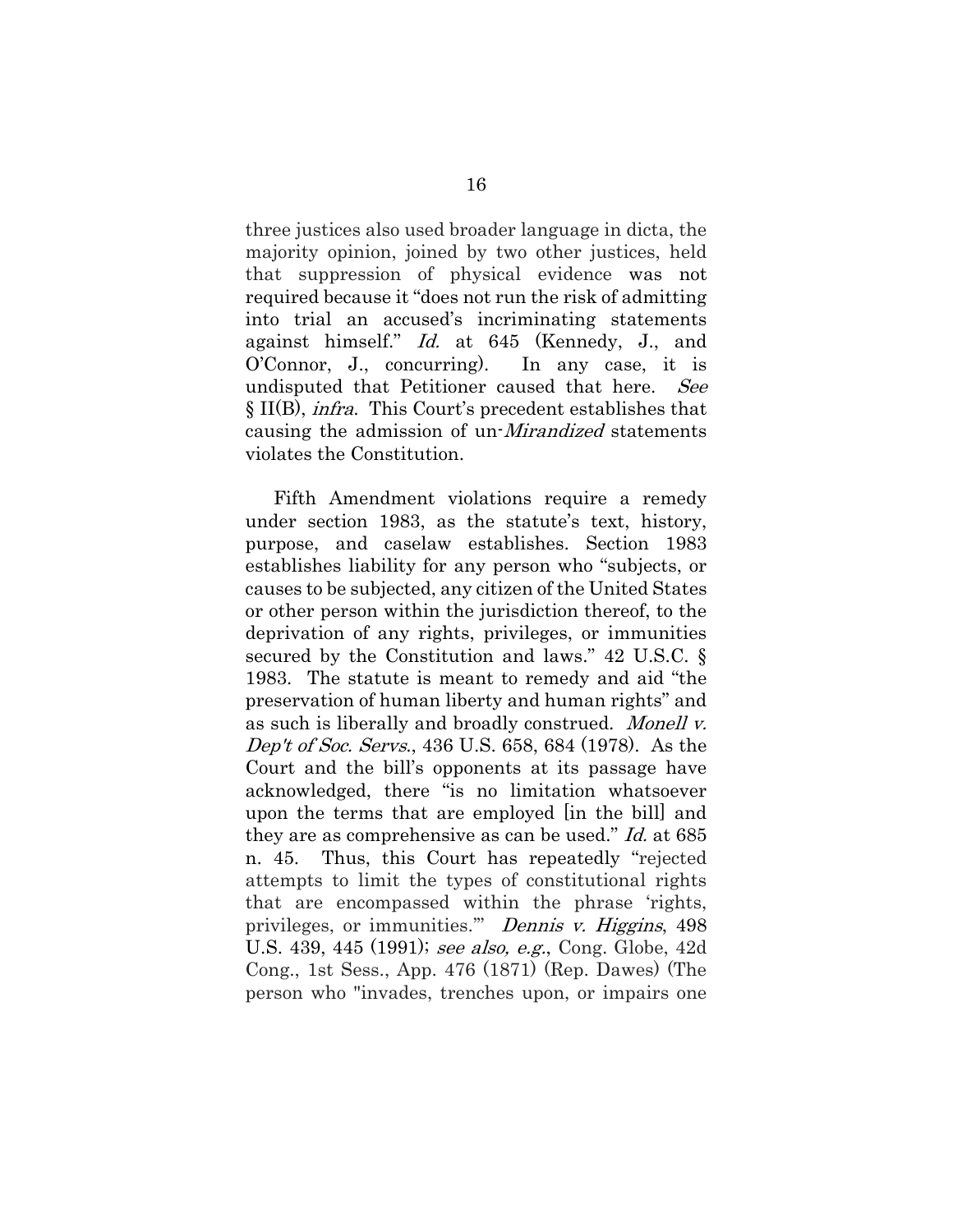iota or tittle of the least of ["constitutional guarantees"] to that extent trenches upon the Constitution and laws of the United States, and this Constitution authorizes us to bring him before the courts to answer therefor").

Dickerson's recognition that a constitutional guarantee prohibits causing the admission of un-Mirandized statements thus creates a section 1983 claim unless Congress legislates otherwise.

Similarly, habeas corpus proceedings confirm that causing a person to have his un-Mirandized statements admitted against him violates a right, privilege, or immunity secured by the Constitution or laws. Habeas corpus proceedings are only permissible for claims that a person "is in custody in violation of the Constitution or laws or treaties of the United States." 28 U.S.C. § 2254(a). This Court has repeatedly permitted habeas claims based on the admission of un-Mirandized statements, which thus necessarily violates the U.S. Constitution or laws, even before Dickerson. See Thompson v. Keohane, 516 U.S. 99 (1995); Withrow v. Williams, 507 U.S. 680, 690-95 (1993); see also, e.g., Berghuis v. Thompkins, 560 U.S. 370, 395 (2010).

Miranda, as reaffirmed by *Dickerson*, is perhaps the best-known feature of Fifth Amendment jurisprudence. This case would be a poor vehicle to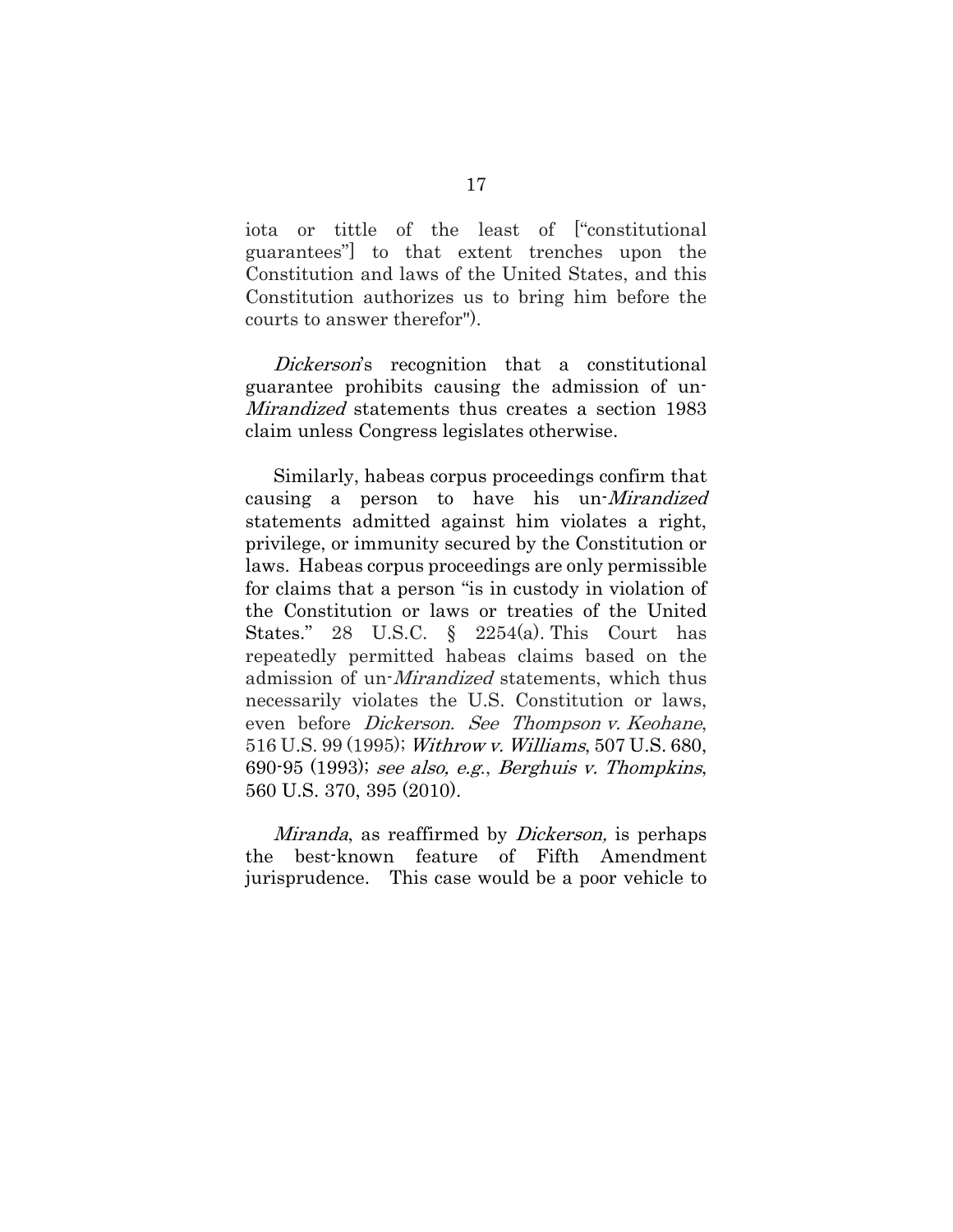revisit such a foundational decision and settled principles. <sup>10</sup>

#### B. PETITIONER'S CAUSATION ARGUMENT WAS NOT PRESERVED AND IS NOT AN APPROPRIATE ISSUE FOR REVIEW IN THIS COURT.

Petitioner did not raise the proximate causation issue he now raises in the Petition in the Court of Appeals. There is no mention either in his Answering Brief or in his Petition for Rehearing and Rehearing En Banc.<sup>11</sup> See, e.g., Jenkins v. Anderson, 447 U.S. 231, 234 n.1 (1980) ("Ordinarily, we will not consider a claim that was not presented to the courts below."); Delta Air Lines v. August, 450 U.S. 346, 362 (1981) (holding an issue "not raised in the Court of Appeals . is not properly before us.").

Nor did he seek a jury instruction on this issue in the District Court. For this reason, this issue is not properly preserved for review in this Court.

In addition to Petitioner's failure to preserve this issue, Petitioner offers no reason for this Court to decide this issue. There is no apparent ongoing split in the Circuits requiring this Court's intervention. Nor is this an issue of national importance requiring this Court's intervention at this time.

Moreover, the proximate causation issue is inherently fact-based and more appropriate for resolution by a jury rather than this Court in the first

<sup>10</sup> Even if this Court were inclined to revisit the constitutionality of Miranda warnings, this case does not present such a challenge. E.g. Pet. at 3.

<sup>11</sup> Indeed, below Petitioner argued that his actions and the prosecution were "one and the same." Pet. for Rehearing at 12.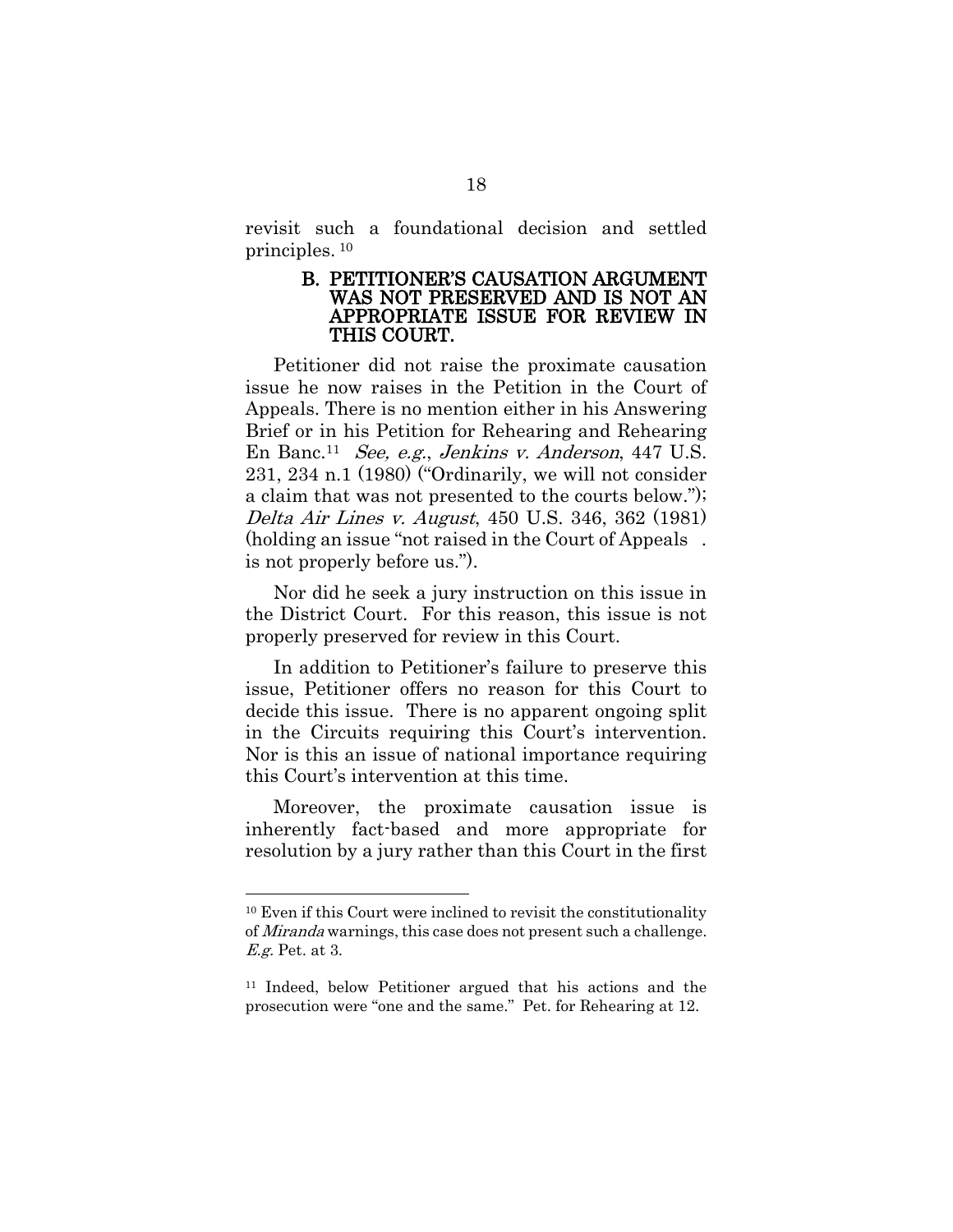instance. Petitioner was the central actor in the Fifth Amendment violation in this case. In addition to the taking of the un-*Mirandized* statements from Respondent in the first instance, and initiating the criminal prosecution based on those statements, Petitioner testified about those statements at the Preliminary Hearing and in Respondent's criminal trial. Without Petitioner's active engagement at every stage of the criminal proceedings there would have been no criminal proceedings and no Fifth Amendment violation. Regardless, the matter is also waived.

There is no basis for Petitioner's claim of complete immunity from civil liability for his role in violating Respondent's Fifth Amendment rights. In any event, it would be inappropriate for this Court to consider this issue and resolve these factual issues in the first instance.

## III. THERE ARE NO COMPELLING POLICY REASONS TO REVISIT DICKERSON.

There is no empirical basis for Petitioner's policy arguments to overturn *Dickerson* or the decision below. While Petitioner eschews any intent to disturb Miranda, Pet. at 3, he does set out to undermine this Court's decision in Dickerson. The main thrust of Petitioner's argument is that it would be unfair to hold police officers accountable under section 1983 because other actors decide whether to use a statement taken in violation of Miranda.

The facts of this case demonstrate the fallacy of this argument. Petitioner initiated this Fifth Amendment violation, not any prosecutor. Petitioner failed to respect Respondent's right during a custodial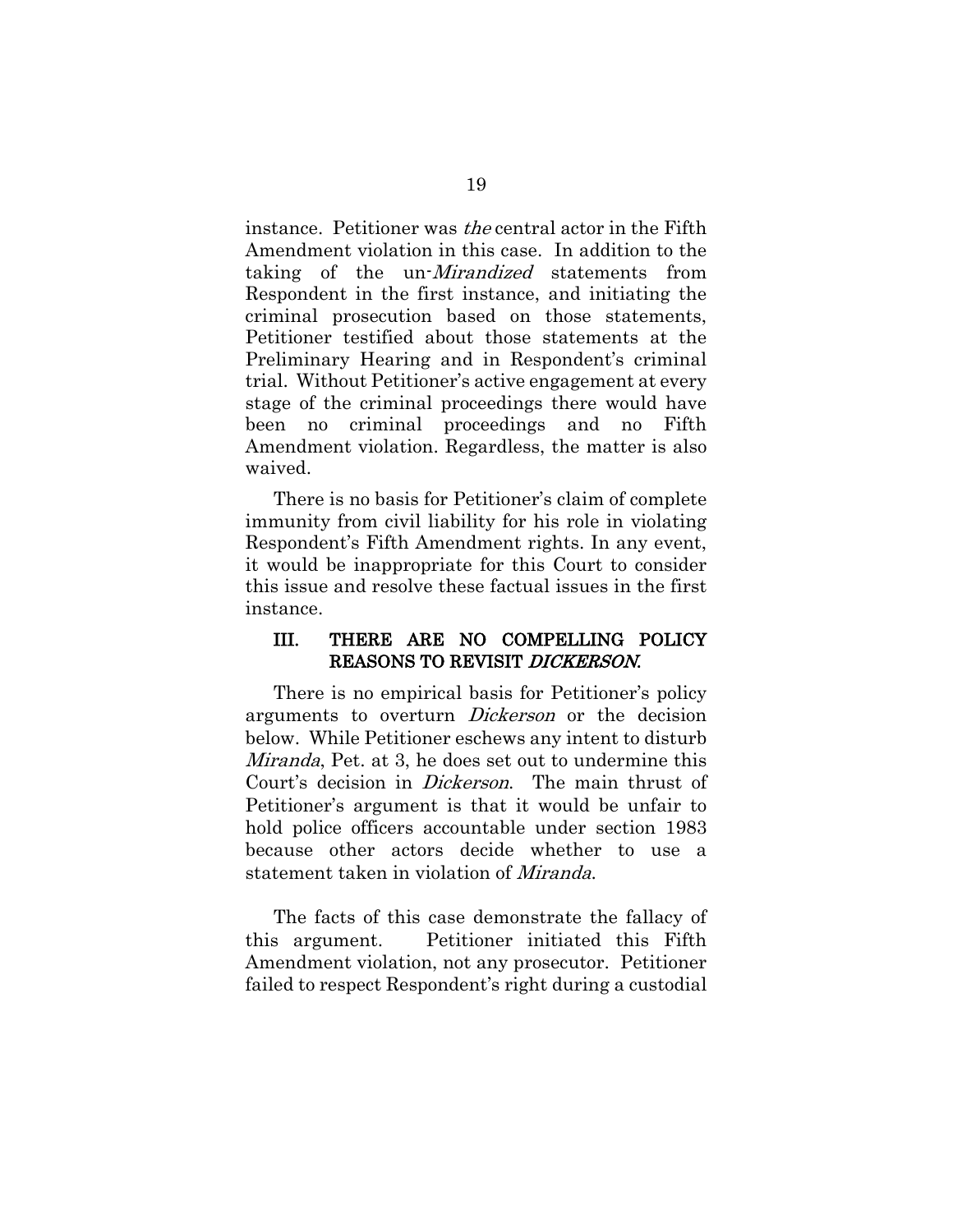interrogation, extracting statements that he caused to be used against him. Petitioner filed a probable cause declaration based solely on the alleged confession, initiating the arrest and criminal prosecution against Respondent. Petitioner testified about the confession at the preliminary hearing, two suppression hearings, and to the jury at the criminal trial, which returned a verdict of acquittal after hearing from Respondent, his co-workers and an expert on unreliable confessions.

 In this civil action, were a jury to agree that Respondent was in "custody" during his interrogation Petitioner violated the central mandates of Miranda. This situation demonstrates why *Miranda* warnings are inextricably bound with the constitutional requirements of the Fifth Amendment. There would have been no criminal prosecution absent Petitioner's conduct during his interrogation of Respondent; and in any event, Respondent did not dispute that he was responsible for introducing the statement, and affirmatively argued that he did as a basis for collateral estoppel. In any case, it would not be unfair to hold police officers accountable under section 1983 when, foreseeably, other actors use statements taken in violation of Miranda.

Petitioner's hypothesized protestations about the potential impact of civil liability on police officers based on similar factual settings are unsupported by any evidence. Few legal principles are as established, accepted and defined as the requirement to give Miranda warnings at the outset of in the context of a custodial interrogation. See Dickerson, 430 U.S. at 443 ("Miranda has become embedded in routine police practice to the point where the warnings have become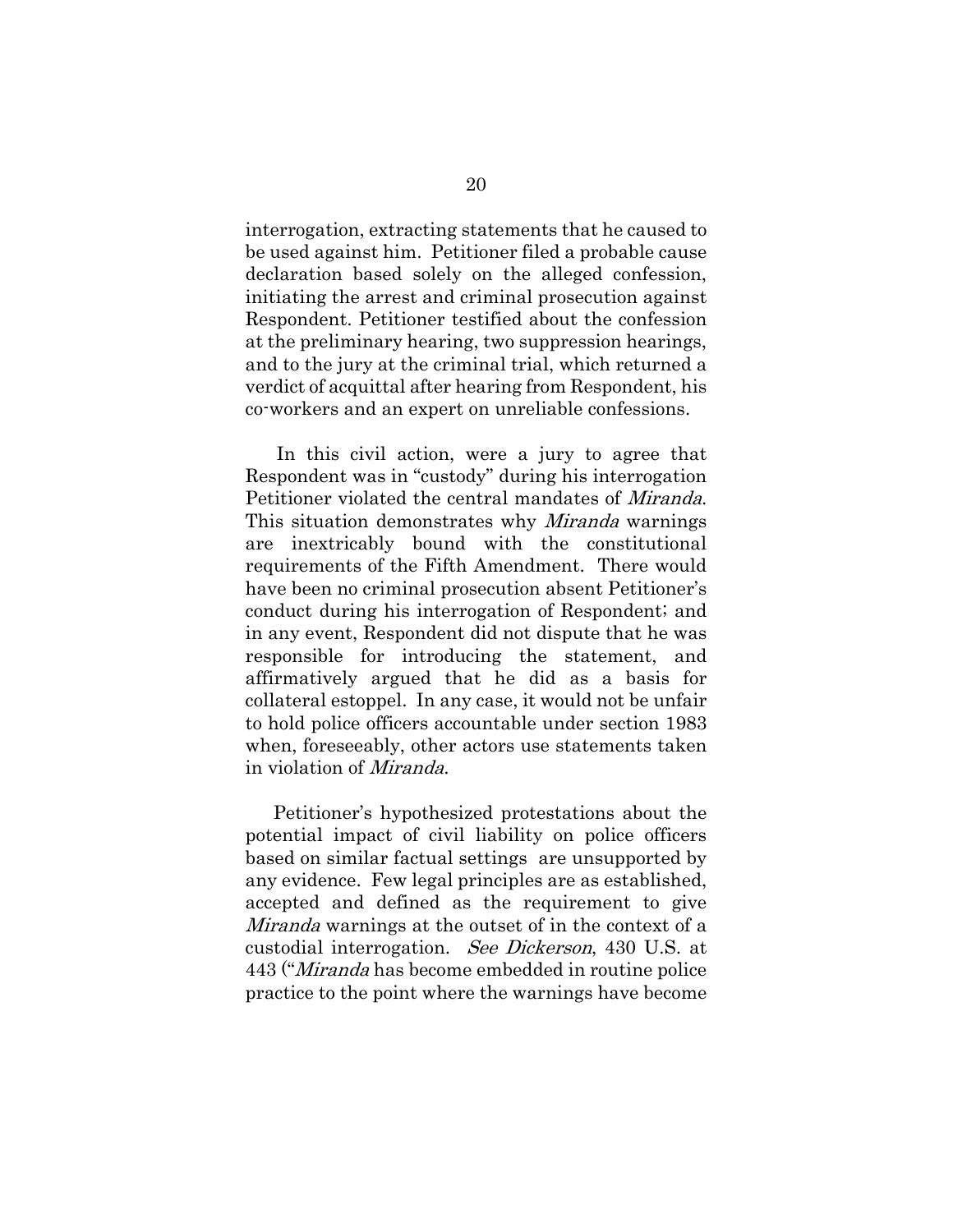part of our national culture."). Every police officer in America knows exactly what is required before statements taken in a custodial setting may be admitted into evidence in criminal cases. See Rhode Island v. Innis, 446 U.S. 291, 304 (1980) (Burger, J., concurring) ("The meaning of Miranda has become reasonably clear and law enforcement practices have adjusted to its strictures"). If police officers are confronted with unusual circumstances -- not present here  $\cdot$  the doctrine of qualified immunity protects them from civil liability. However, if Respondent's account, as corroborated by his co-workers, is accepted by a jury there is no possibility of qualified immunity on these facts, this was an obvious Miranda violation that ripened into a Fifth Amendment violation once the statements were used against Respondent in his criminal trial.

Petitioner's policy arguments and those of his amici are more appropriately addressed to Congress. Congress may restrict the remedies available under section 1983 for violations of the Fifth Amendment. The paucity of cases raising these issues indicates that there is no pressing policy reason for providing such relief in those rare instances where police officers have been subject to section 1983 actions for such violations. Indeed, Congress has provided for habeas relief from convictions based on the same violations. 28 U.S.C. § 2254(a). Congress could limit habeas relied in these circumstances as well but it has never done so. Miranda violations, including the use of un-Mirandized statements may be the basis for habeas relief without any additional showing of coercion. See, e.g., Withrow v. Williams, 507 U.S. 680, 690-95 (1993).